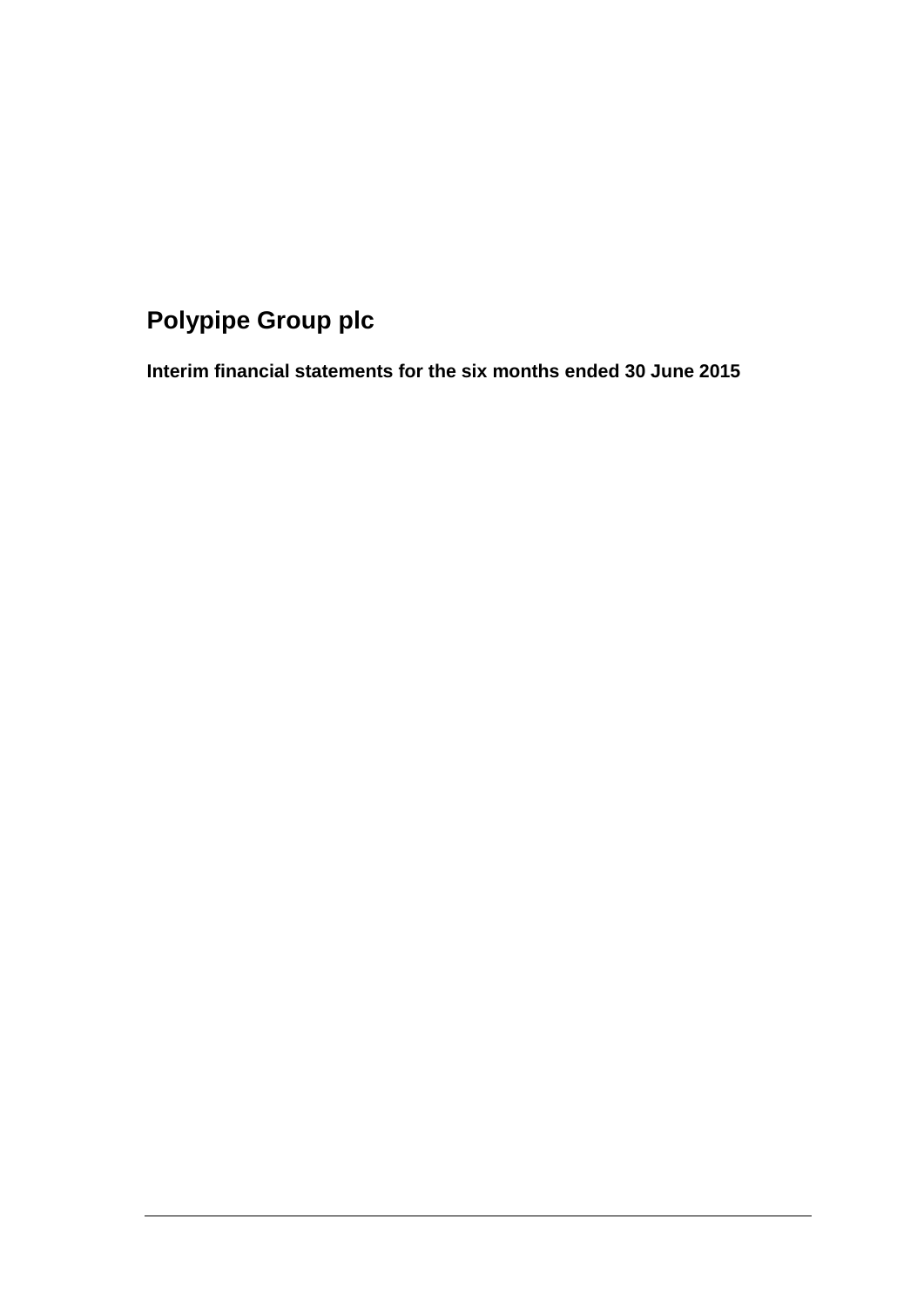### 20 August 2015

## **Polypipe Group plc Interim Results for the Six Months Ended 30 June 2015**

Polypipe Group plc ("Polypipe" or the "Group"), a leading manufacturer of plastic piping systems for the residential, commercial, civils and infrastructure sectors, today announces its half year unaudited results for the six months ended 30 June 2015.

## **Financial Results**

|                                                   | H1      | H1         | Change     |
|---------------------------------------------------|---------|------------|------------|
|                                                   | 2015    | 2014       |            |
| Revenue                                           | £170.4m | £168.2m    | 1.3%       |
| Operating profit <sup>1</sup>                     | £25.6m  | £22.7m     | 12.8%      |
| Profit before tax (pre exceptionals) <sup>2</sup> | £23.2m  | £16.4m     | 41.5%      |
| Profit/(loss) before tax                          | £23.2m  | $£(4.6)$ m |            |
| Adjusted earnings per share <sup>3</sup>          | 9.11p   | 7.05p      | 29.2%      |
| Net debt                                          | £83.8m  | £99.9m     | $(16.1\%)$ |
| Basic earnings per share                          | 9.13p   | (1.75)p    |            |
| Dividend per share                                | 2.3p    | 1.5p       | 53.3%      |

1. Excludes operating exceptional items<br>2. Excludes operating exceptional items and exceptional finance costs<br>3. Excludes operating exceptional items, exceptional finance costs and related tax relief

### **Financial Highlights**

- Underlying UK revenue growth of 5.1%, after adjusting for working days.
- 150 bps improvement in Group operating profit margin to 15%.
- 29.2% improvement in adjusted EPS due to strong operating performance and lower finance charges since refinancing.
- Interim dividend of 2.3p in line with policy to pay a minimum of 40% of the Group's profit after tax.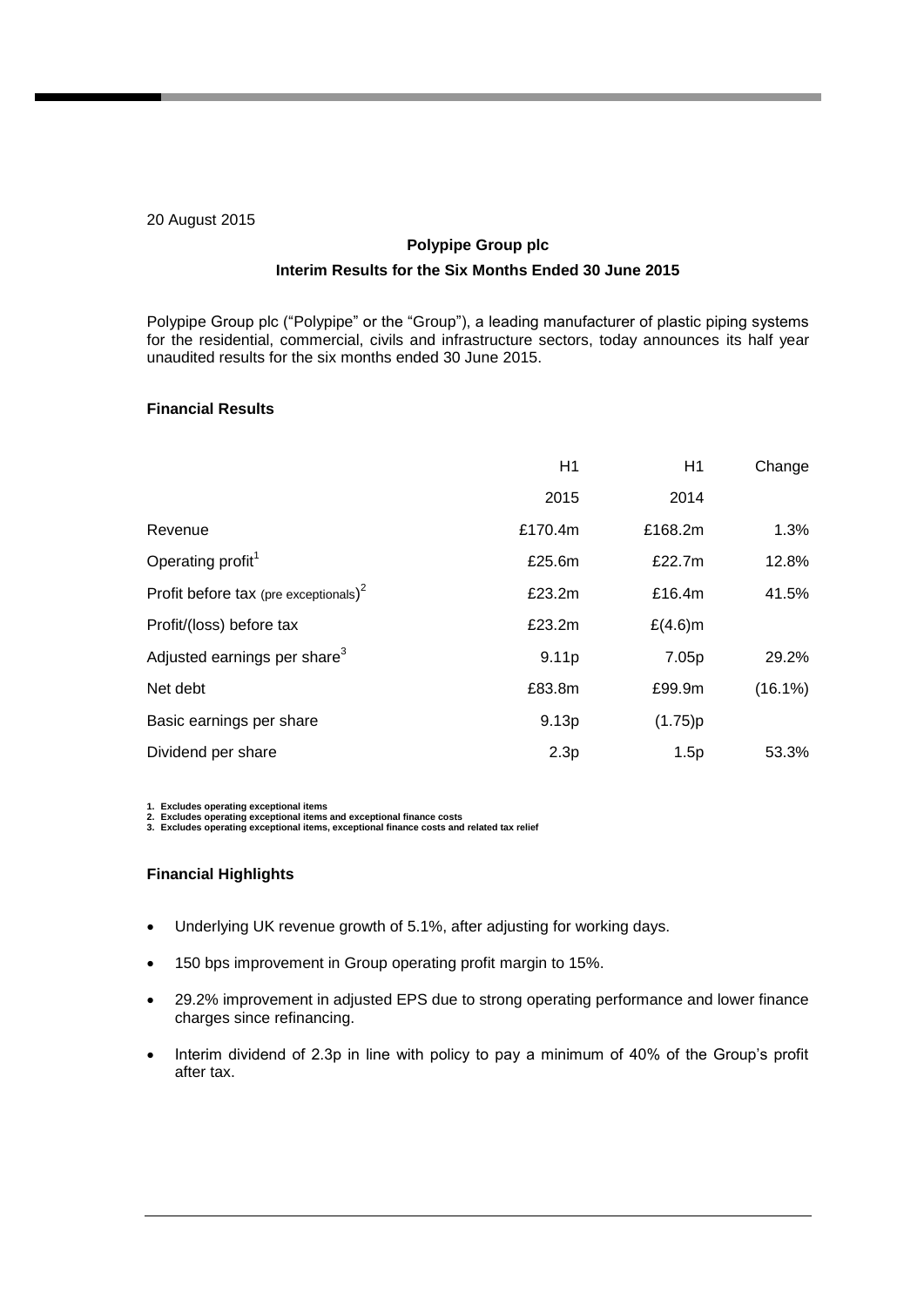### **Operational Highlights**

- Strategic acquisition of Nuaire in August 2015 to enhance capability to support Carbon Efficient solutions
- Good demand for residential piping systems from UK housebuilders, increasingly from projects outside of London and the South-East
- Improvement in the residential RMI sector
- Good demand from road and rail projects
- Strong increase in sales of Water Management Solutions, driven by planning legislation requiring new sites to contain stormwater to avoid flooding
- Good sales growth in the Middle East

#### **David Hall, Chief Executive said:**

"The year started strongly supported by a strengthening market in the UK and we are well placed to capture our share of the anticipated market growth. Our strategic initiatives all continue to show good progress over and above the market and the recent acquisition of Nuaire will support our aims to accelerate our growth. I remain confident that we will deliver results for the full year in line with our expectations".

#### **For further information please contact:**

| <b>Polypipe</b>                         | +44 (0) 1709 770 000 |
|-----------------------------------------|----------------------|
| David Hall, Chief Executive Officer     |                      |
| Peter Shepherd, Chief Financial Officer |                      |

#### **Brunswick**

+44 (0) 20 7404 5959

Mike Smith Nina Coad

A copy of this report will be available on our website<http://ir.polypipe.com/> today from 7.00am.

An analyst presentation will be held today, Thursday  $20<sup>th</sup>$  August at 08:15 (GMT). To dial in the call details are:

Tel: +44 (0) 1452 555566 Code: 13748252

#### *Notes to Editors:*

Polypipe is the largest manufacturer in the United Kingdom, and among the ten largest manufacturers in Europe, of plastic piping systems for the residential, commercial, civils and infrastructure sectors by revenue. The Group operates from sixteen facilities in total, and with over 20,000 product lines, manufactures the United Kingdom's widest range of plastic piping systems within its target markets. The Group primarily targets the UK, French and Irish building and construction markets with a presence in Italy and the Middle East and sales to specific niches in the rest of the world.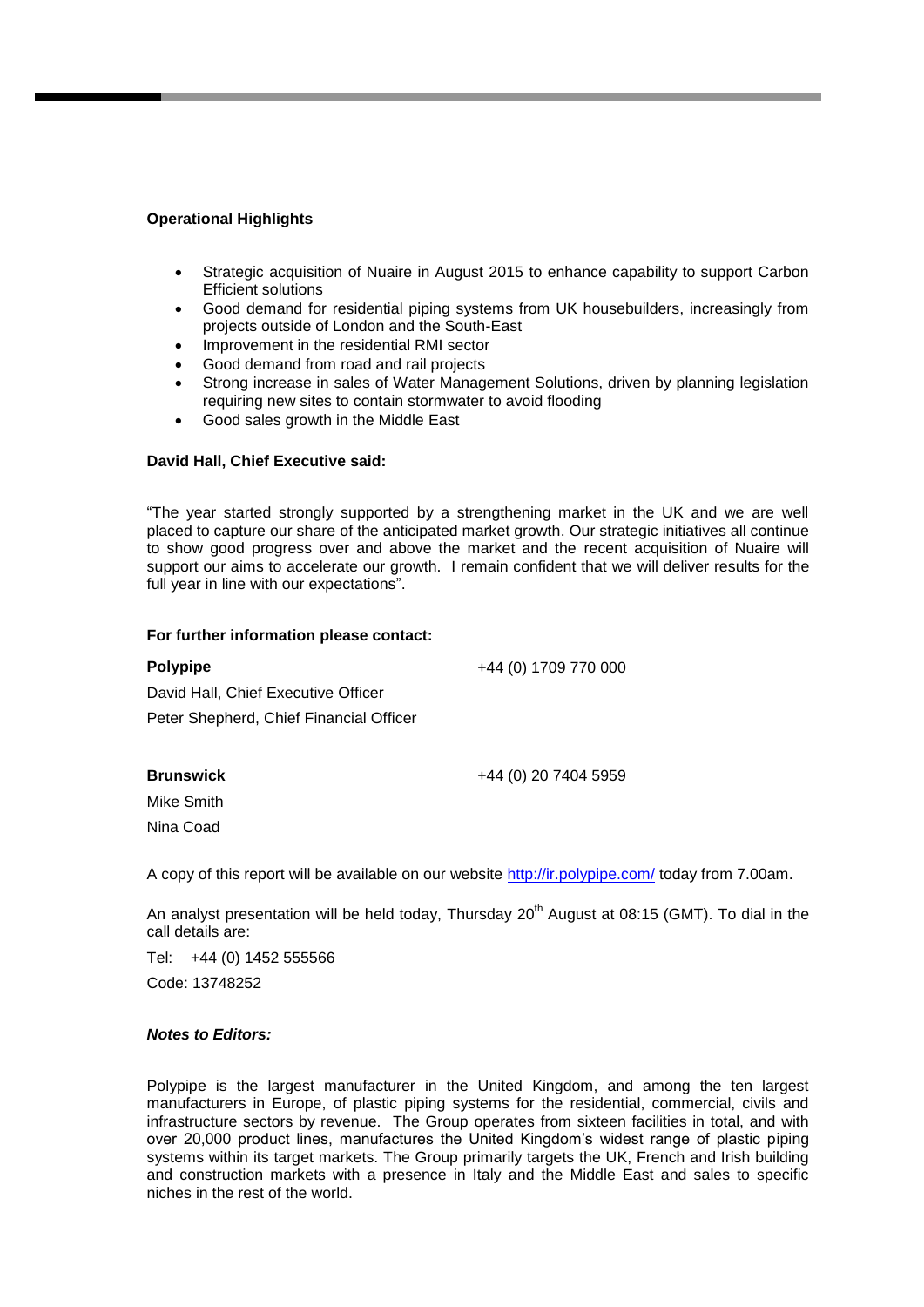#### **Business Review**

The following tables set out Group revenue and operating profit before operating exceptional items by operating segment:

| Revenue                                             | H1 2015 | H1 2014 | Change |
|-----------------------------------------------------|---------|---------|--------|
|                                                     | £m      | £m      | $\%$   |
| <b>Residential Piping Systems</b>                   | 90.2    | 86.8    | 3.9    |
| Commercial & Infrastructure Piping Systems - UK     | 59.1    | 56.4    | 4.8    |
| <b>UK Operations</b>                                | 149.3   | 143.2   | 4.3    |
| Commercial & Infrastructure Piping Systems - Europe | 26.5    | 30.6    | (13.4) |
| Inter Segment Sales                                 | (5.4)   | (5.6)   |        |
|                                                     |         |         |        |
| Group revenue                                       | 170.4   | 168.2   | 1.3    |
|                                                     |         |         |        |
| <b>Operating profit</b>                             | H1 2015 | H1 2014 | Change |
|                                                     | £m      | £m      | %      |
| <b>Residential Piping Systems</b>                   | 15.4    | 13.2    | 16.7   |
| Commercial & Infrastructure Piping Systems - UK     | 9.3     | 8.6     | 8.1    |
| <b>UK Operations</b>                                | 24.7    | 21.8    | 13.3   |
| Commercial & Infrastructure Piping Systems - Europe | 0.9     | 0.9     |        |
|                                                     |         |         |        |
|                                                     |         |         |        |

\*before operating exceptional items.

The Group's revenue for the six months ended 30 June 2015 was £170.4m (2014: £168.2m) an improvement of 1.3%. Revenue from our UK operations for the first half of 2015 grew by 5.1% over the same period last year on a working day adjusted like for like basis. Reported UK revenue growth was adversely affected by the strength of the comparative period in 2014, which was driven by customers pulling forward orders last year ahead of a June price increase, with no pull forward of orders this year as there has been no price increase. Revenue from our Commercial Infrastructure Piping Systems in Continental Europe were down 2% in local currency due to difficult market conditions in our main French market (13.4% as reported due to the stronger Sterling/Euro exchange rate, adversely impacting earnings translation).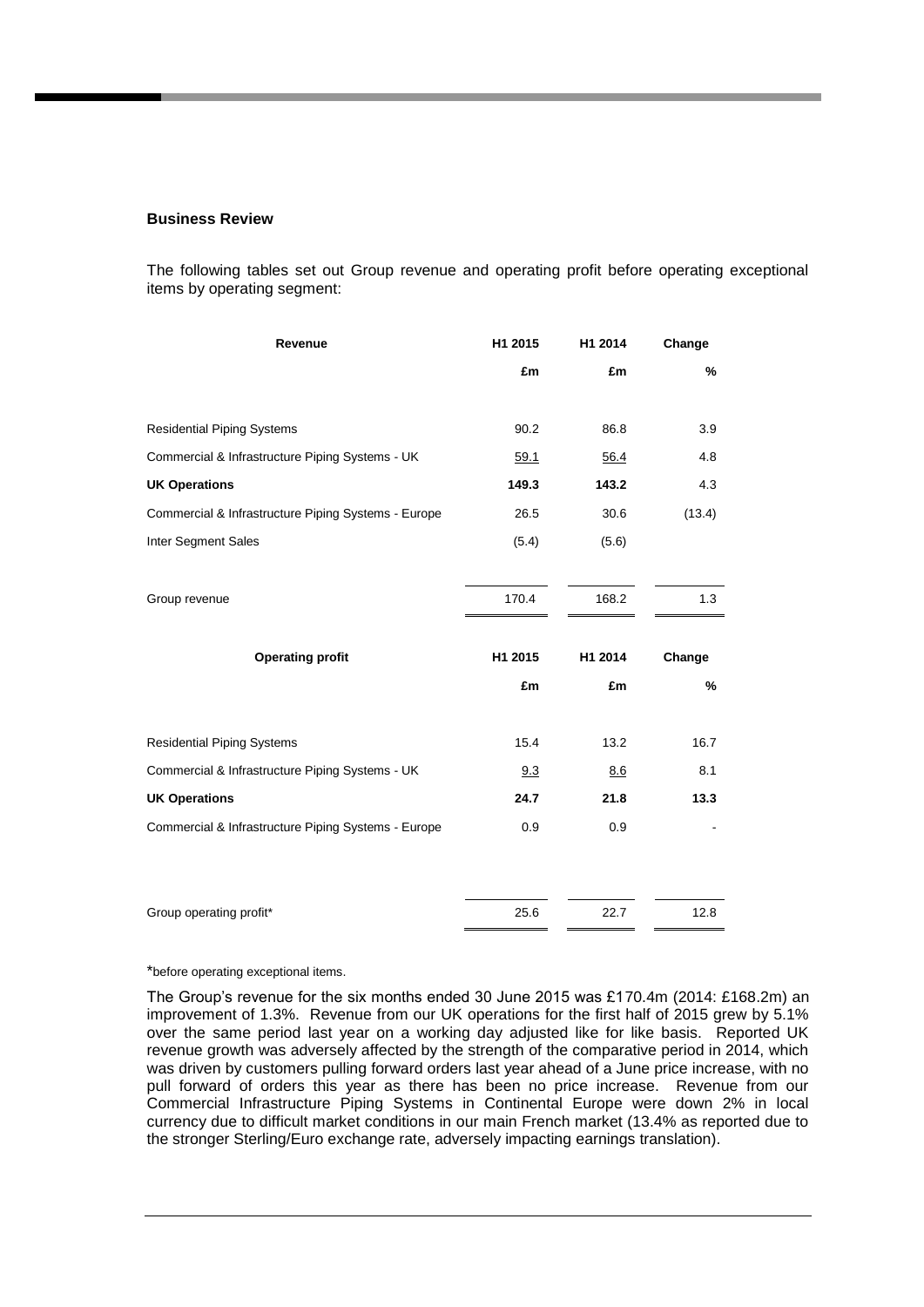Operating profit before operating exceptional items for the first half of 2015 of £25.6m was up 12.8% on the same period last year. The operating margin improved by 150 bps to 15% due to the operational gearing benefits from revenue growth in the UK, a slight improvement in the mix in residential sales towards higher margin RMI and a period of lower polymer costs.

Net finance charges before exceptional finance costs for the six months to 30 June 2015 of £2.4m were £3.9m lower than the corresponding period in the prior year as a result of the refinancing of the £150m Senior Secured Notes in April 2014 following the IPO.

No exceptional costs were incurred during the six months ended 30 June 2015. Exceptional charges of £12.4m were incurred in the six months ended 30 June 2014 in relation to the IPO listing costs and a further £8.6m of exceptional finance costs were incurred in the period in relation to refinancing the Senior Secured Notes.

Adjusted earnings per share for the six months ended 30 June 2015 of 9.11p (2014: 7.05p) improved by 29.2% due the improved operating results and lower net finance charges before exceptional finance costs.

#### **Operational Review**

The Group's focus has continued to be to drive our initiatives in the areas of substitution, carbon efficiency, water management and export whilst ensuring that we are able to fully benefit from the recovering UK construction market.

On the back of momentum from the UK construction market recovery the year started strongly across all sectors. On a working day adjusted like for like basis, our UK business grew revenues by 5.1% during the first half of 2015 compared to the first six months of 2014.

We believe that the apparent slowing of growth in our reported UK numbers towards the end of the second quarter was due to a distortion caused by pulled forward orders by our distributors during the same period in 2014. The price increase in June 2014 resulted in stockists pulling forward orders into the first half to take advantage of pre-price increase purchase prices. With the reduction in polymer prices during the tail end of 2014 and the start of 2015, we decided to postpone our plans for a price increase in June this year.

As has been widely reported, despite oil prices having remained at relatively lower levels, polymers and their feedstocks have now returned to, or in some cases exceeded, their previous price levels as a result of reductions in capacity through planned and unplanned outages in plants operated by the major polymer producers in Europe. Although postponing our 2015 price increase may have caused some minor distortion in our UK revenue growth rates across the two halves, over the course of the year any pull forward effect and the subsequent catch up will even out.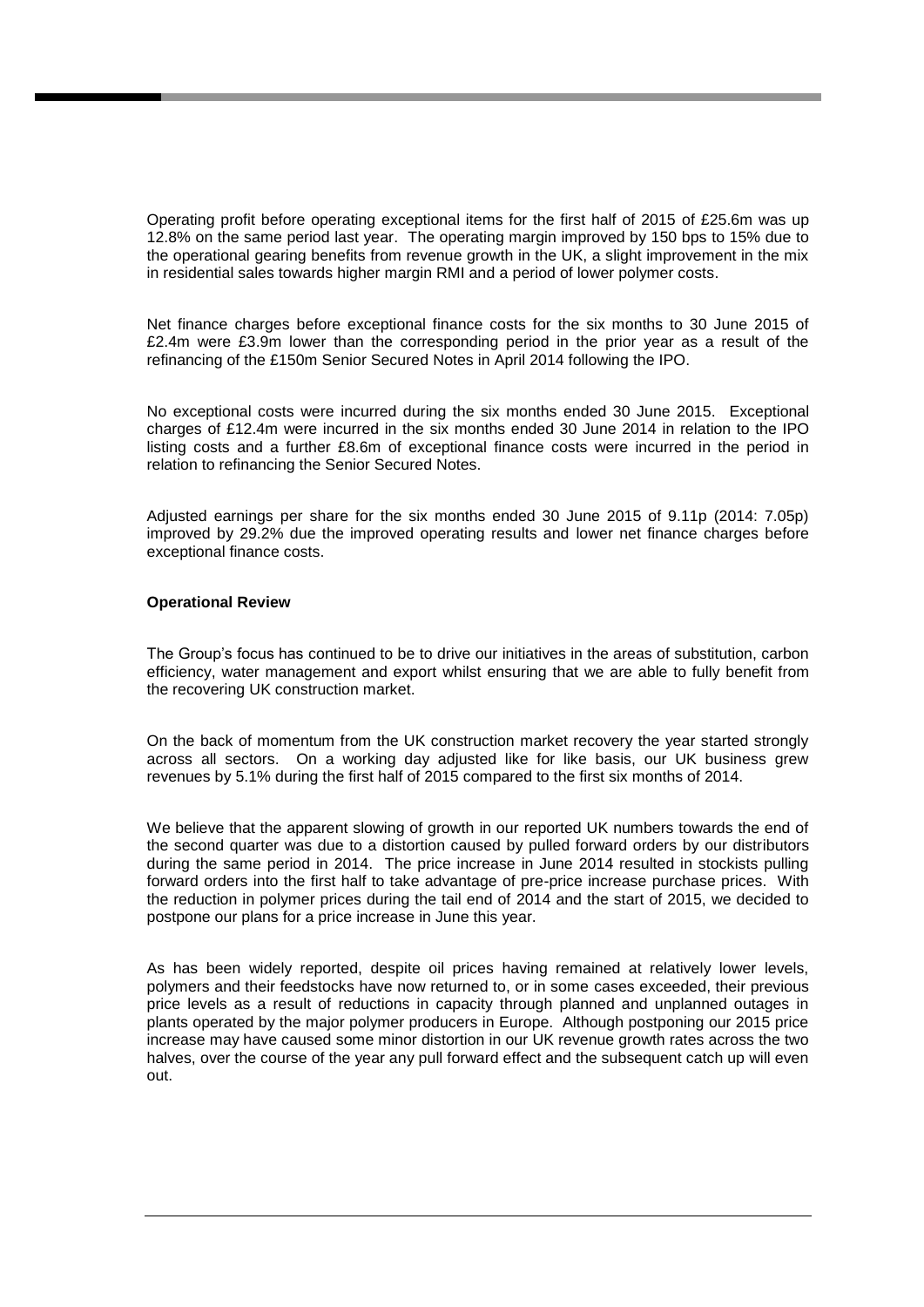We have seen steady progress across most of our product groups that are specifically targeted at substituting legacy materials. In particular, our plastic plumbing systems and pre-fabricated soil pipe systems have delivered good growth against the same period last year, as developers tend to favour more modern materials as a result of their ease and speed of installation. We are encouraged by the opportunities to accelerate the growth of Surestop (acquired in January 2015) leveraging the Group's broader based customer relationships.

Our Carbon Efficient Solutions have also performed well against the comparative period last year. Having raised the profile of our marketing programme, we have seen a progressive improvement in specifications for underfloor heating although it still remains a small proportion of the overall UK heating market. Our ventilation products also performed well with our range of systems, gaining traction supported by the legislative requirements and enhanced by the acquisition of the Ferrob range.

Sales of our Water Management Solutions performed strongly as new construction sites are required to meet legislation regarding the storage and attenuation of water. This is driving demand for our comprehensive range of engineered systems which can be individually tailored to meet site specific needs. The change in funding model of Highways England resulted in fewer major road schemes starting in the second quarter; however the future road improvement programme outlined in UK Government's National Infrastructure Plan remains very encouraging.

We continued to benefit from the increased resource we have committed to specification sales in the Middle East and we seek further opportunities in the region. Albeit relatively insignificant in Group terms, our exports to the rest of the world were less favourable against the comparable period last year during which we benefitted from mining infrastructure projects in Africa.

#### *Residential Piping Systems*

Sales to the Residential Sector, all of which are in the UK and Ireland, represented 51% of Group revenues and were up 4.8% against the first half of 2014 on an adjusted working day basis.

Growth in demand from the housebuilders in the half was front end loaded and has continued to be dominated by the larger players with the trend towards more regional activity continuing through the half. Private RM&I has been improving although still hampered by the relatively low levels of remortgage activity which after several months of decline started to pick up toward the end of the second quarter. Housing transactions of second hand homes, another key driver for RM&I remain well below long term averages with no significant improvement in the first half due in part to the more stringent bank lending criteria.

The merchants are reporting challenging conditions in plumbing and heating, in part due to pull forward in previous periods under previous Government incentives and in part the impact of reduced budgets in Social RM&I. This has a very limited impact on us, as there is relatively little of our product used in a standard boiler replacement programme.

Against strong comparables, Residential Piping Systems delivered operating profit of £15.4m in the first half up 16.7% over the same period last year. This reflects the operational gearing benefits from the revenue growth in the UK, a slight improvement of mix towards RM&I and some marginal benefits from a short period of lower material costs.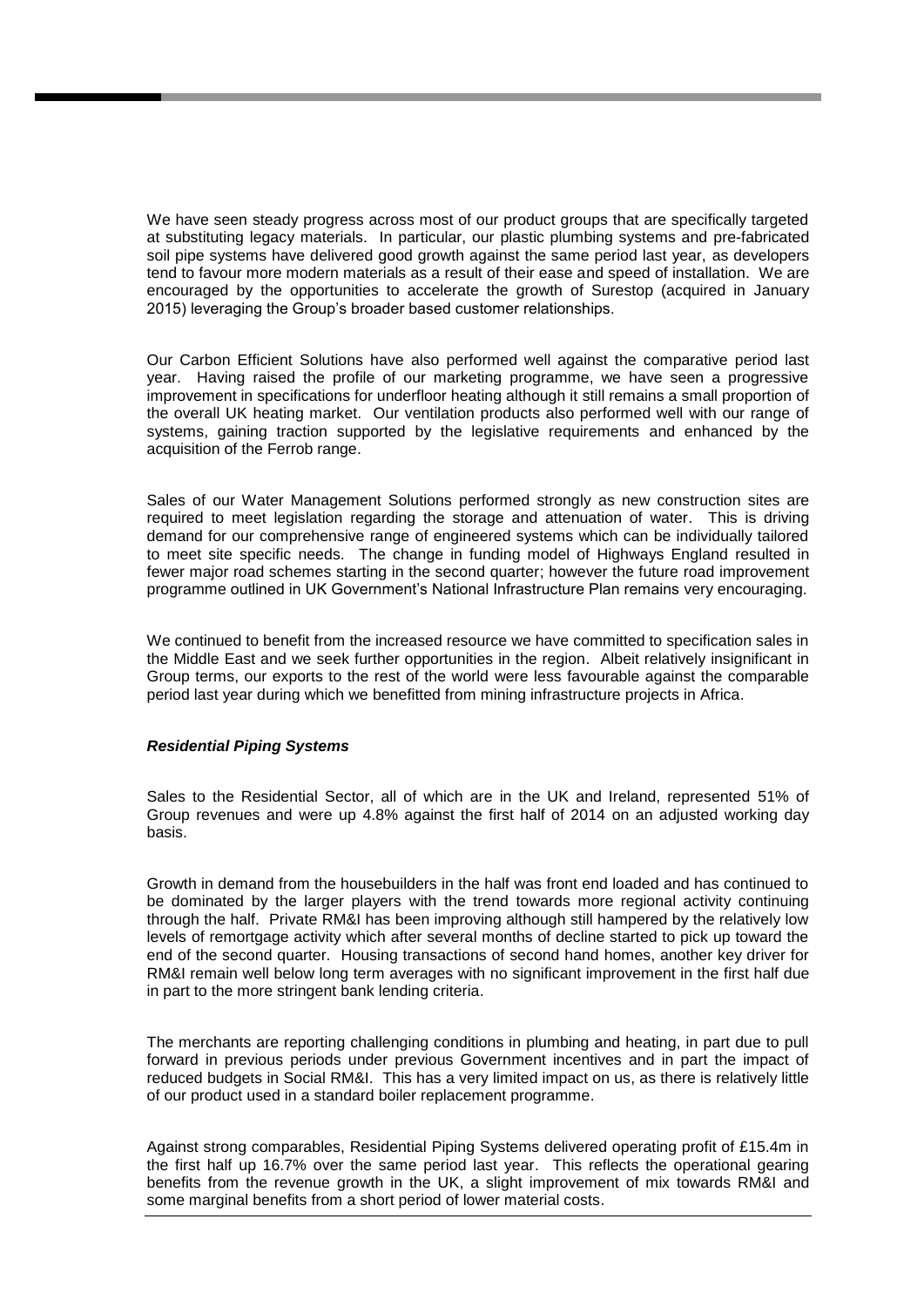### *Commercial and Infrastructure Piping Systems - UK*

Sales to the UK Commercial and Infrastructure Sector, which include export sales to the Middle East, represented 34% of Group revenues and were up 5.6% against the first half of 2014 on an adjusted working day basis. We experienced good demand from road and rail projects and the development of high rise, multi-occupancy buildings continued in London and other major cities.

During the first half of last year we saw our distributors in the Middle East starting to re-stock and against this backdrop it is encouraging to have seen good growth in sales to the region over the same period this year. We continue to see the region and Qatar in particular as having significant potential and we are making progress with our plans to commence local manufacturing of our Water Management products.

The volatility in raw material prices has resulted in us passing some of the benefit of lower virgin polymer costs through to our customers in this division. This is due to some formulaic mechanisms to flex our prices in line with material costs on larger contracts. It has also had a detrimental impact on the recycling industry and as a result we have experienced more difficulty in sourcing post consumer waste to process through our polymer re-processing plant. This situation appears to be slowly recovering; however it has had some impact on margins, partially offsetting the operational gearing benefits of additional volumes and the window of lower material costs. The overall result was an increase in operating profits of 8.1% to £9.3m in the first half over the same period last year.

#### *Commercial and Infrastructure Piping Systems - Europe*

Sales from our Commercial and Infrastructure Sector Piping Systems businesses in Continental Europe (predominantly in France) which represented approximately 15% of Group revenues, were 2% behind in local currency terms but 13.4% down as reported due to the adverse currency translation impact. In the face of difficult market conditions in France, where we have not yet seen any significant signs of underlying market improvement, we have maintained a very close watch on selling price against volume especially in light of more volatile polymer costs.

Despite challenging market conditions operating profit remained flat at £0.9m, which represents a margin of 3% of revenue, as our price management disciplines in France helped offset the market decline.

## **Outlook**

The year started strongly supported by a strengthening market in the UK and we are well placed to capture our share of the anticipated market growth. UK planning approvals continue on a strong upward trend and whilst this is not a guarantee of future orders, it is a promising indicator of planned activity. The Construction Products Association summer forecast shows overall UK construction output growing by c.5% for the full year in 2015. We remain well placed to capture our share of this anticipated market growth in the UK and the directors remain confident that our organic growth initiatives, the benefit of our acquisitions (including the recent announcement of the acquisition of Nuaire) in addition to the continuing market improvement in the UK, will deliver results for the full year in line with our expectations.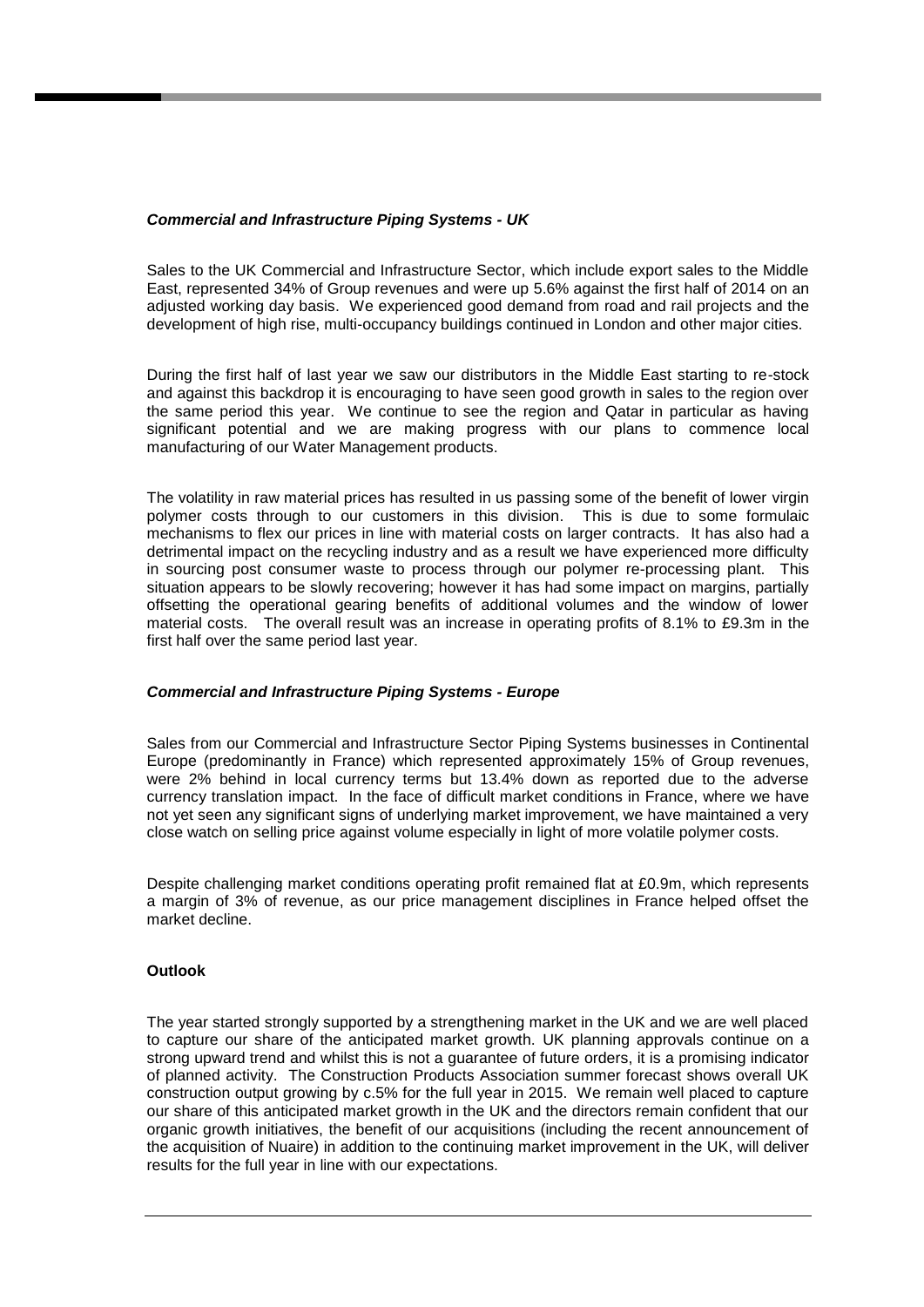## **Financial Review**

#### *Cash flow and net debt*

Cash generated from operations during the period of £17.8m remained consistent with the first half of 2014 as the improved operating performance was offset by a higher seasonal increase in net working capital this year due to the timing of rebate settlements.

Net debt (including accrued interest and unamortised debt issuance costs) increased by £6.3m during the first six months of 2015 to £83.8m after the seasonal increase in net working capital of £15.1m and business acquisitions (Surestop Limited) of £5.2m.

Net debt (term loan less cash) to rolling adjusted twelve month EBITDA (operating profit pre operating exceptional items plus depreciation) at 30 June 2015 was 1.31 times (December 2014: 1.26 times). This slight increase in the net debt to EBITDA leverage from the year end position is due to the seasonal increase in net working capital at the half year.

### *Finance Costs*

Finance costs for the six months to 30 June 2015 of £2.5m were lower than the finance costs of £6.5m in the corresponding period in the prior year as a result of the refinancing in April 2014 of the £150m Senior Secured Notes (fixed interest rate of 9.5%) with £30m from surplus cash balances and £120m from a new five year term bank loan. Interest on the new five year term bank loan is currently payable at a rate of LIBOR plus a margin of 2.00%. The interest rate margin varies subject to the leverage ratio of the Group.

Details of our variable to fixed rate interest swaps are set out in Note 10 to these interim financial statements.

There were no exceptional finance costs during the first six months of 2015. Exceptional finance costs of £8.6m for the comparative period relate to the refinancing in April 2014.

#### *Taxation*

Tax has been provided at the estimated full year rate of 21.7% (2014: 23.9%). The reduction in the Group tax rate is due primarily to lower corporation tax rates in the UK.

#### *Dividend*

The Board has declared an interim dividend of 2.3 pence per share. This dividend will be paid on 25 September 2015 to shareholders on the register at the close of business on 28 August 2015.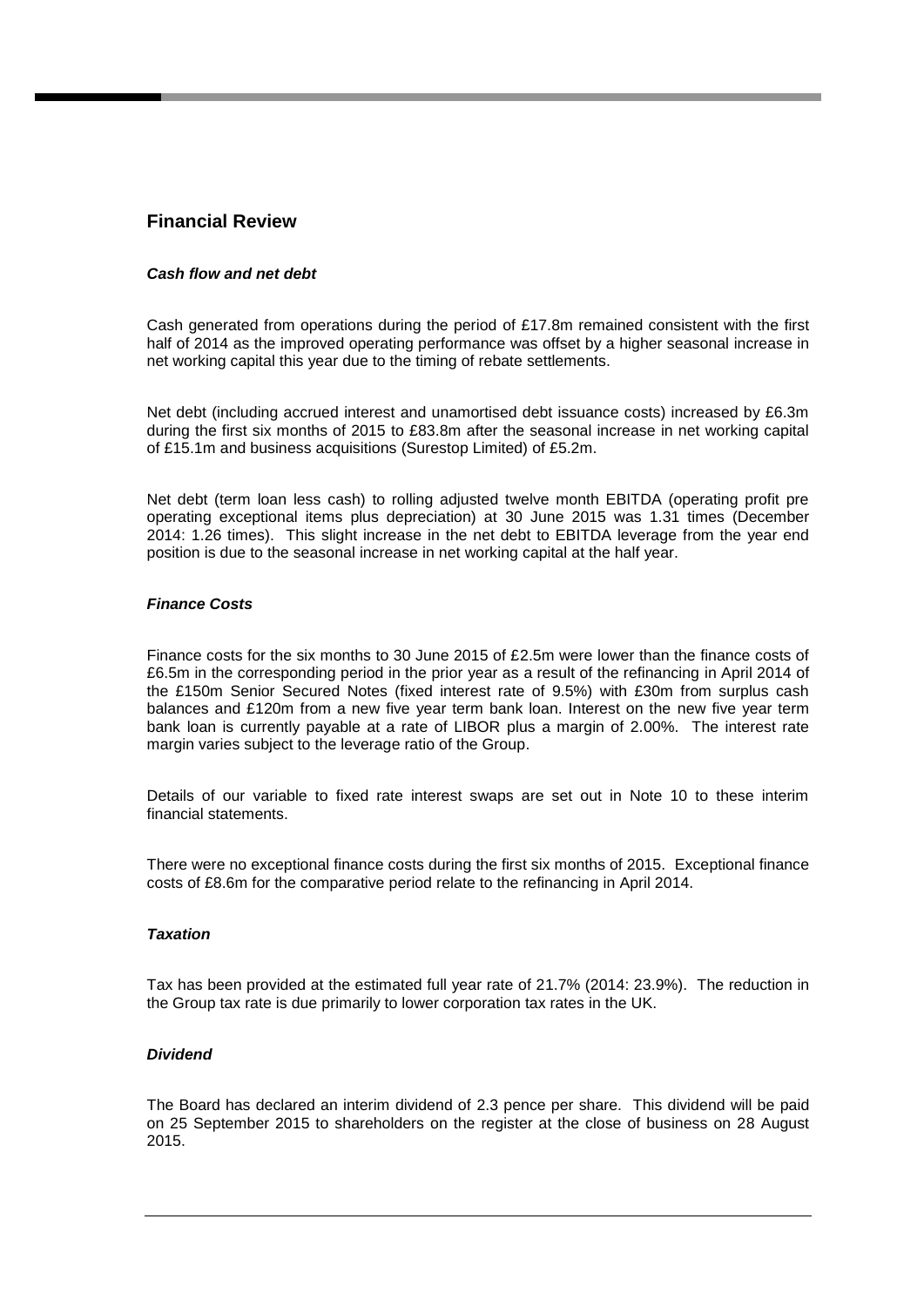Our dividend policy is to pay a minimum of 40% of the Group's annual profit after tax (adjusted to exclude exceptional items). The Directors intend that the Company will pay the total annual dividend in two tranches, an interim dividend and a final dividend, to be announced at the time of announcement of the interim and preliminary results in the approximate proportions of one-third and two-thirds, respectively.

#### **Going Concern**

The Group continues to meet its day to day working capital and other funding requirements through a combination of long term funding and cash deposits. The Group's bank financing facilities at 30 June 2015 were a £120m term loan and a £40m committed revolving credit facility (undrawn at June 2015). On 18 August 2015 the Group entered into a refinancing, details of which are set out in Note 12 below.

After making due enquiry, the directors have a reasonable expectation that the Company and its subsidiaries have adequate resources to continue operational existence for the foreseeable future and therefore adopt the going concern principle.

### **Risks and Uncertainties**

The board continually assesses and monitors the key risks of the business. The principal risks and uncertainties that could have a material impact on the Group's performance have not changed from those which are set out in detail in the principal risks and uncertainties section of our 2014 Annual Report. These cover:

- Increases in the market price of petroleum feedstocks can have a direct impact on the prices we pay for our raw materials.
- The Group's manufacturing and distribution operations could be subjected to disruption due to factors including incidents such as fire, failure of equipment, power outages, strikes or unexpected or prolonged periods of severe weather.
- Our businesses are dependent on key customers continuing to order from us.
- The ability to attract and retain our Executive Management Team and qualified personnel.
- Cyclical economic conditions and conditions affecting the construction industry.
- Government action and policies.
- Changes in government regulations and standards relating to the manufacture and use of building materials, particularly plastics and polymers.
- The Group manufactures products that are potentially vital to the safe operation of its customers' products or processes. A product failure or recall could result in a liability claim for personal injury or other damage and damage to the Group's brand reputation.
- The Group's operations expose it to a variety of financial risks that include foreign exchange risk, credit risk, liquidity risk and interest rate risk.

A copy of the 2014 Annual Report is available on the Group's website, [www.polypipe.com](http://www.polypipe.com/)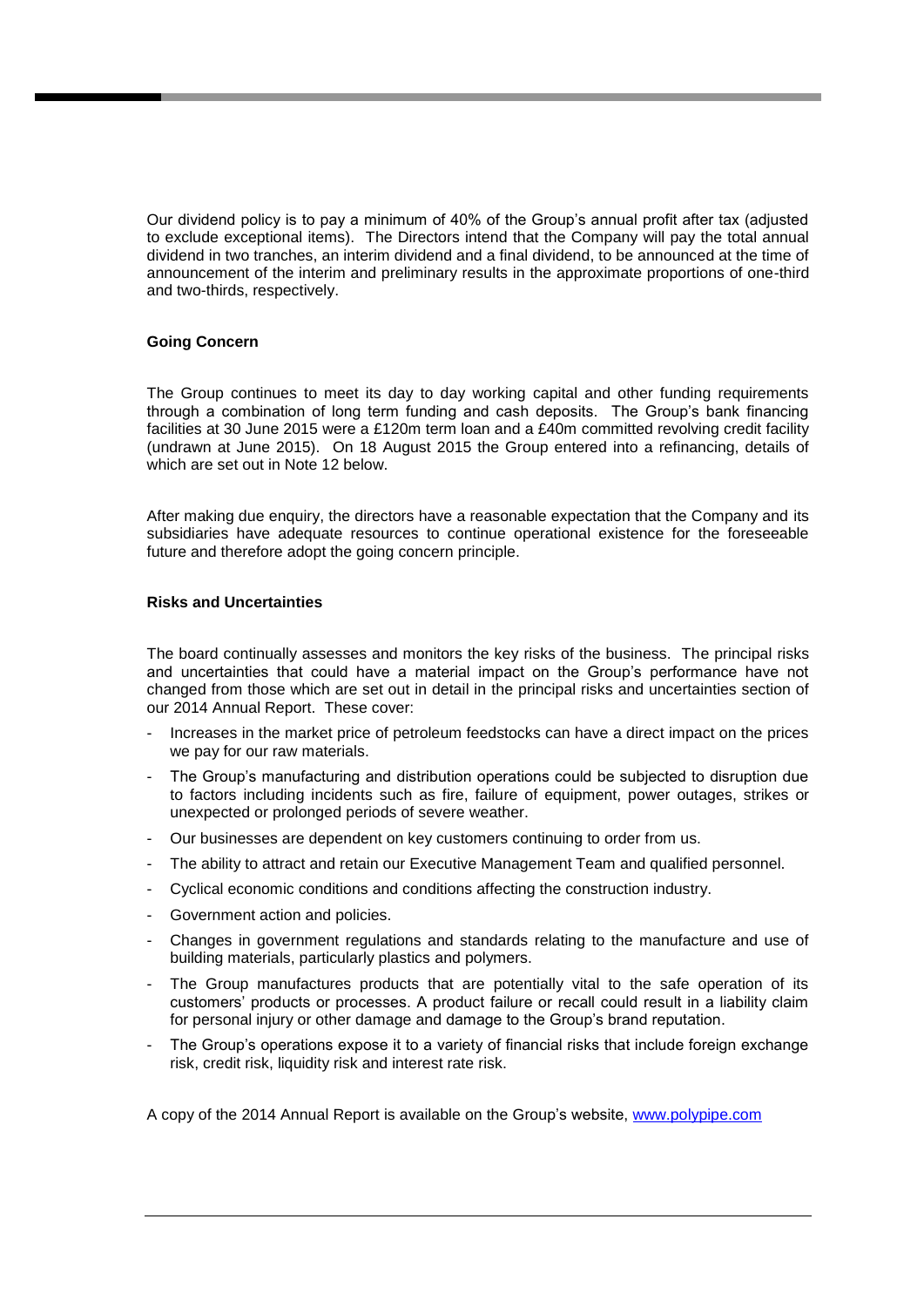### **Forward Looking Statements**

Certain statements in this half yearly report are forward looking. Although the Group believes that the expectations reflected in these forward looking statements are reasonable, we can give no assurance that these expectations will prove to have been correct. Because these statements contain risks and uncertainties, actual results may differ materially from those expressed or implied by these forward looking statements. We undertake no obligation to update any forward looking statements, whether as a result of new information, future events or otherwise.

### **Directors' Responsibility Statement**

We confirm that to the best of our knowledge:

- The condensed set of financial statements has been prepared in accordance with International Accounting Standard ("IAS") 34 *Interim Financial Reporting* as adopted by the EU;
- The Interim Management Report includes a fair review of the information required by:
	- (a) DTR 4.2.7R of the *Disclosure and Transparency Rules*, being an indication of important events that have occurred during the first six months of the financial year and their impact on the condensed set of financial statements; and a description of the principal risks and uncertainties for the remaining six months of the financial year; and
	- (b) DTR 4.2.8R of the *Disclosure and Transparency Rules*, being related party transactions that have taken place in the first six months of the current financial year and that have materially affected the financial position or performance of the entity during that period; and any changes in the related party transactions described in the last annual report that could do so.

This report was approved by the board of directors on 20 August 2015 and is available on the Company's website [www.polypipe.com](http://www.polypipe.com/) under "Investors", then "Results Centre".

By order of the Board

**David Hall Peter Shepherd Chief Executive Officer Chief Financial Officer**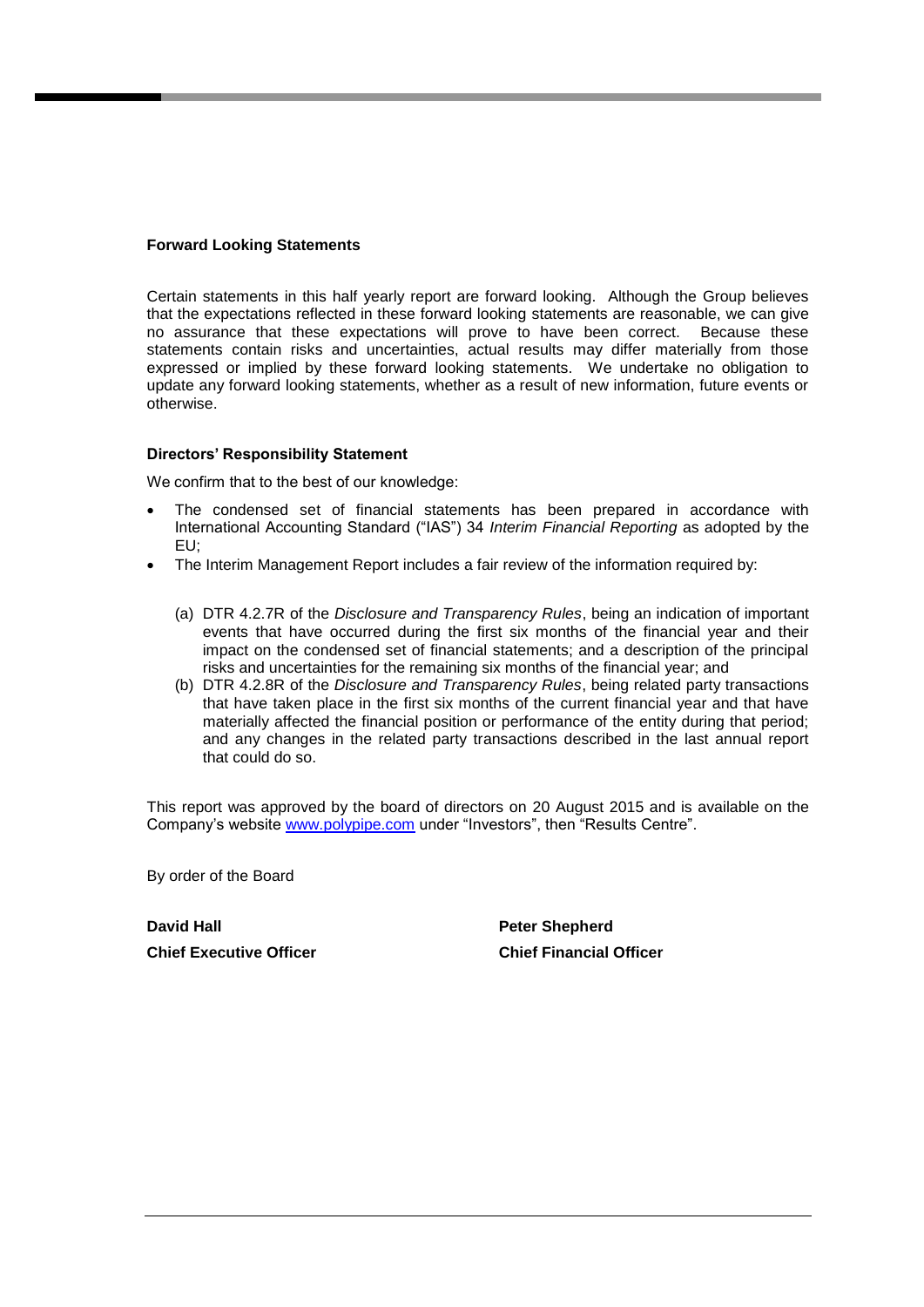## **INTERIM GROUP INCOME STATEMENT**

**for the six months ended 30 June 2015 (unaudited)**

| Year ended<br>31 December<br>2014<br>£m |                                | <b>Notes</b>            | Half year to<br>30 June<br>2015<br>£m | Half year to<br>30 June<br>2014<br>£m |
|-----------------------------------------|--------------------------------|-------------------------|---------------------------------------|---------------------------------------|
|                                         |                                |                         |                                       |                                       |
| 327.0                                   | Revenue                        | $\mathbf{3}$            | 170.4                                 | 168.2                                 |
| (202.4)                                 | Cost of sales                  |                         | (102.3)                               | (105.3)                               |
| 124.6                                   | <b>Gross profit</b>            |                         | 68.1                                  | 62.9                                  |
| (49.8)                                  | Selling and distribution costs |                         | (26.1)                                | (25.4)                                |
| (28.5)                                  | Administration expenses        |                         | (16.4)                                | (14.8)                                |
|                                         | <b>Operating profit before</b> |                         |                                       |                                       |
| 46.3                                    | operating exceptional items    | $\overline{\mathbf{3}}$ | 25.6                                  | 22.7                                  |
| (12.1)                                  | Operating exceptional items    | $\boldsymbol{4}$        |                                       | (12.4)                                |
| 34.2                                    | <b>Operating profit</b>        |                         | 25.6                                  | 10.3                                  |
| 0.2                                     | Finance revenue                | 5                       | 0.1                                   | 0.2                                   |
| (8.9)                                   | Finance costs                  | 5                       | (2.5)                                 | (6.5)                                 |
| (8.6)                                   | Exceptional finance costs      | 5                       |                                       | (8.6)                                 |
| 16.9                                    | Profit / (loss) before tax     |                         | 23.2                                  | (4.6)                                 |
| (3.0)                                   | Taxation                       | 6                       | (5.0)                                 | 1.1                                   |
| 13.9                                    | Profit / (loss) for the period |                         | 18.2                                  | (3.5)                                 |
|                                         |                                |                         |                                       |                                       |
|                                         | Earnings per share (pence)     |                         |                                       |                                       |
| 6.96                                    | Basic and diluted              | $\overline{7}$          | 9.13                                  | (1.75)                                |
| 16.11                                   | Adjusted - basic and diluted   | 7                       | 9.11                                  | 7.05                                  |
|                                         | Dividend per share (pence)     | 8                       |                                       |                                       |
| 1.5                                     | Interim                        |                         | 2.3                                   | 1.5                                   |

**3.0** Final **- -**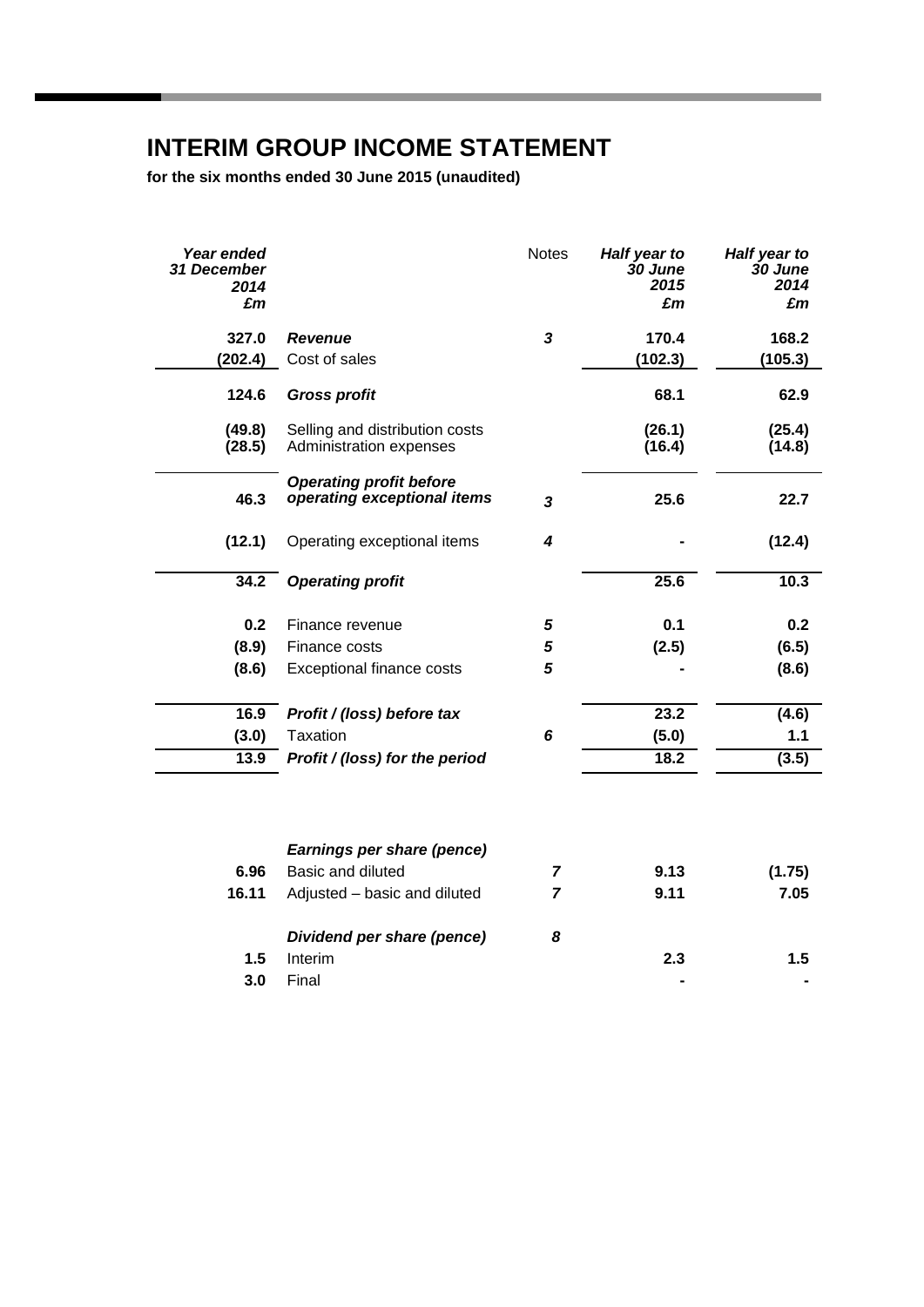## **INTERIM GROUP STATEMENT OF COMPREHENSIVE INCOME**

**for the six months ended 30 June 2015 (unaudited)**

| Year ended<br><b>31 December</b><br>2014 |                                                                       | Half year to<br>30 June<br>2015 | Half year to<br>30 June<br>2014 |
|------------------------------------------|-----------------------------------------------------------------------|---------------------------------|---------------------------------|
| £m                                       |                                                                       | £m                              | £m                              |
| 13.9                                     | Profit / (loss) for the period                                        | 18.2                            | (3.5)                           |
|                                          | Other comprehensive income /<br>(expense):                            |                                 |                                 |
|                                          | Items which will be reclassified<br>subsequently to profit and loss:- |                                 |                                 |
|                                          | Exchange differences on translation                                   |                                 |                                 |
| (1.1)                                    | of foreign operations                                                 | (1.2)                           | (0.7)                           |
| (2.4)                                    | Effective portion of changes in fair<br>value of swap derivatives     | 0.6                             |                                 |
| 0.5                                      | Tax relating to items that may be<br>reclassified                     | (0.2)                           |                                 |
|                                          |                                                                       |                                 |                                 |
| (3.0)                                    | Other comprehensive income /<br>(expense) for the period net of tax   | (0.8)                           | (0.7)                           |
|                                          | Total comprehensive income /                                          |                                 |                                 |
| 10.9                                     | (expense) for the period net of tax                                   | 17.4                            | (4.2)                           |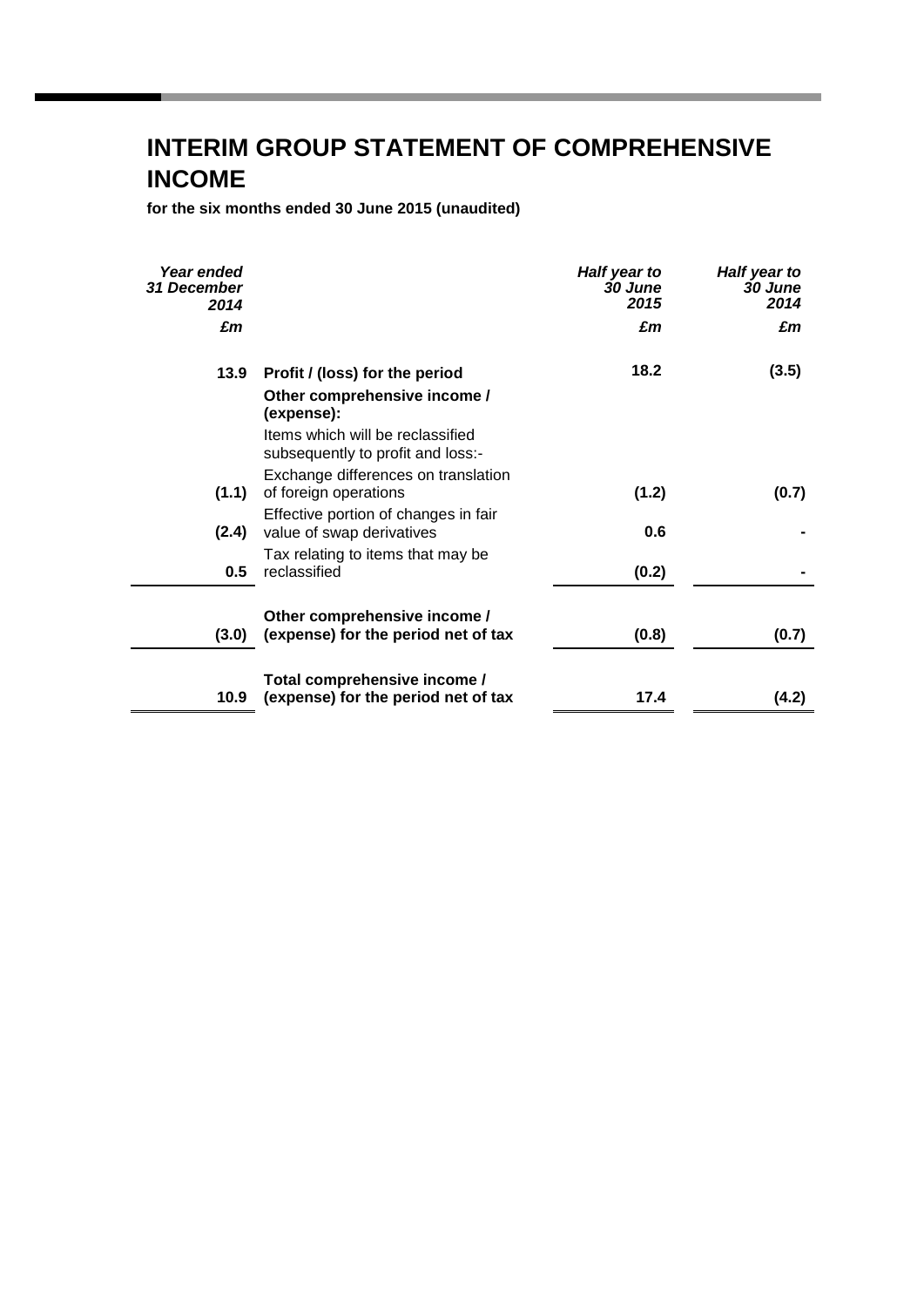## **INTERIM GROUP BALANCE SHEET**

**at 30 June 2015 (unaudited)**

| <b>31 December</b><br>2014 |                                        | 30 June<br>2015 | 30 June<br>2014 |
|----------------------------|----------------------------------------|-----------------|-----------------|
| £m                         |                                        | £m              | £m              |
|                            | <b>Non-Current Assets</b>              |                 |                 |
| 89.2                       | Property, plant and equipment          | 90.9            | 88.8            |
| 235.0                      | Intangible assets                      | 239.5           | 234.4           |
| 324.2                      | <b>Total non-current assets</b>        | 330.4           | 323.2           |
|                            | <b>Current Assets</b>                  |                 |                 |
| 39.9                       | Inventories                            | 39.5            | 41.0            |
| 20.9                       | Trade and other receivables            | 31.8            | 25.8            |
|                            | Income tax recoverable                 |                 | 1.1             |
|                            | Other financial assets                 |                 | 0.4             |
| 43.1                       | Cash and cash equivalents              | 36.4            | 18.1            |
| 103.9                      | <b>Total current assets</b>            | 107.7           | 86.4            |
| 428.1                      | <b>Total assets</b>                    | 438.1           | 409.6           |
|                            | <b>Current Liabilities</b>             |                 |                 |
| (65.2)                     | Trade and other payables               | (60.5)          | (60.9)          |
| (2.6)                      | Other financial liabilities            | (1.9)           |                 |
| (2.0)                      | Income tax payable                     | (5.2)           |                 |
| (69.8)                     | <b>Total current liabilities</b>       | (67.6)          | (60.9)          |
|                            | <b>Non-Current Liabilities</b>         |                 |                 |
| (118.0)                    | Loans and borrowings                   | (118.3)         | (118.4)         |
| (1.7)                      | Other liabilities                      | (1.9)           | (1.5)           |
| (0.9)                      | Deferred tax liability                 | (1.0)           | (1.6)           |
| (120.6)                    | <b>Total non-current liabilities</b>   | (121.2)         | (121.5)         |
| (190.4)                    | <b>Total liabilities</b>               | (188.8)         | (182.4)         |
| 237.7                      | <b>Net assets</b>                      | 249.3           | 227.2           |
|                            | <b>Capital and reserves</b>            |                 |                 |
| 0.2                        | Equity share capital                   | 0.2             | 0.2             |
| $1.1$                      | Capital redemption reserve             | 1.1             | $1.1$           |
| (1.7)                      | Treasury shares                        | (1.7)           |                 |
| (1.9)                      | <b>Hedging Reserve</b>                 | (1.5)           |                 |
| (1.7)                      | Foreign currency retranslation reserve | (2.9)           | (1.3)           |
| 241.7                      | Retained earnings                      | 254.1           | 227.2           |
| 237.7                      | <b>Total equity</b>                    | 249.3           | 227.2           |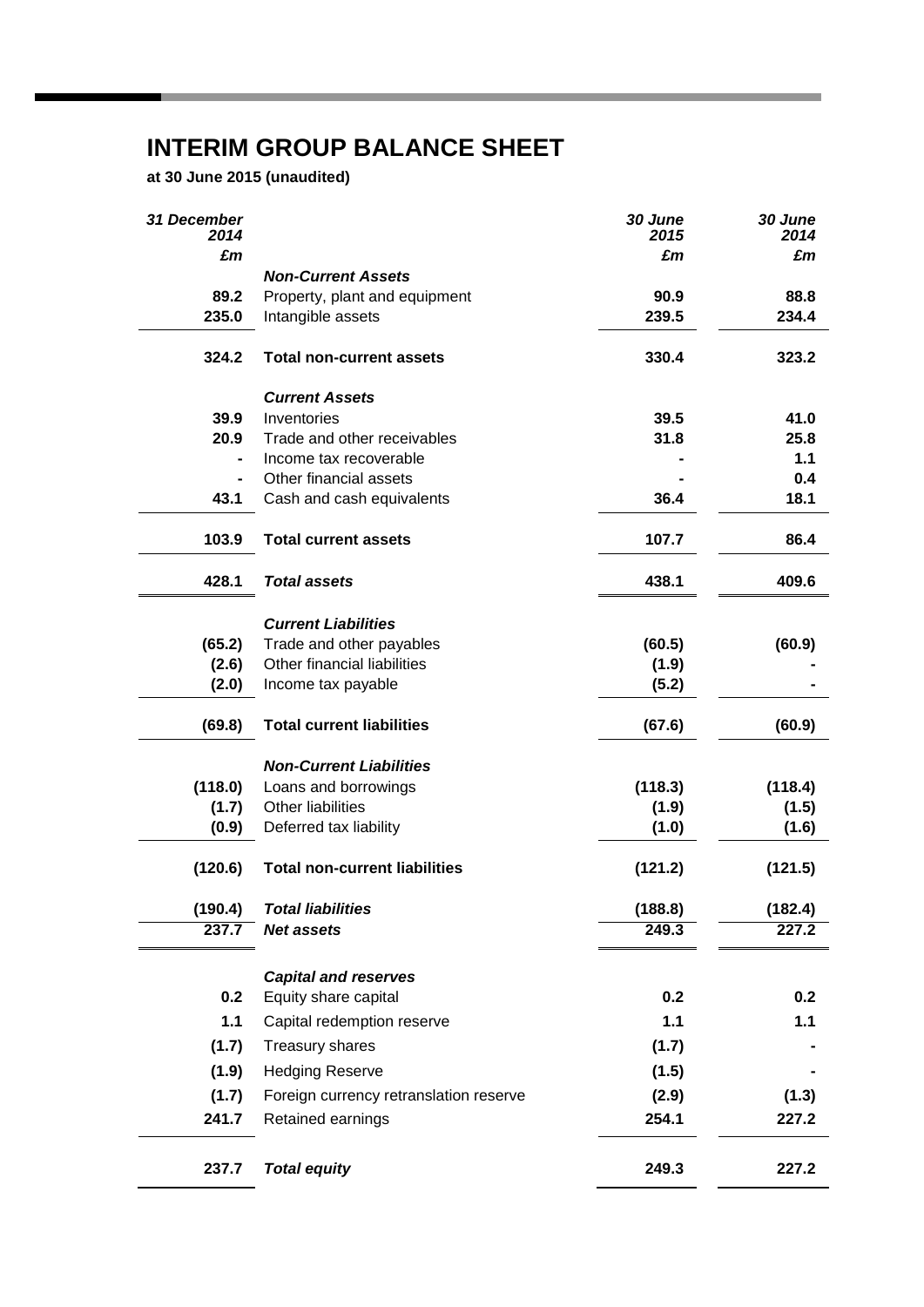## **INTERIM GROUP STATEMENT OF CHANGES IN EQUITY**

**for the six months ended 30 June 2015 (unaudited)**

|                                                     | <b>Share</b><br>capital | <b>Capital</b><br>redemption<br>reserve | <b>Treasury</b><br><b>Shares</b> | <b>Hedging</b><br>reserve | Foreign<br>currency<br>retranslation<br>reserve | <b>Retained</b><br>earnings | <b>Total</b><br>equity |
|-----------------------------------------------------|-------------------------|-----------------------------------------|----------------------------------|---------------------------|-------------------------------------------------|-----------------------------|------------------------|
|                                                     | £m                      | £m                                      | £m                               | £m                        | £m                                              | £m                          | £m                     |
| Six months ended 30 June 2015                       |                         |                                         |                                  |                           |                                                 |                             |                        |
| <b>Opening balance</b>                              | 0.2                     | $1.1$                                   | (1.7)                            | (1.9)                     | (1.7)                                           | 241.7                       | 237.7                  |
| Profit for the period                               |                         |                                         |                                  |                           |                                                 | 18.2                        | 18.2                   |
| Other comprehensive<br>income / (expense)           |                         |                                         |                                  | 0.4                       | (1.2)                                           |                             | (0.8)                  |
| <b>Total comprehensive</b><br>income for the period |                         |                                         |                                  | 0.4                       | (1.2)                                           | 18.2                        | 17.4                   |
| Dividends paid                                      |                         |                                         |                                  |                           |                                                 | (6.0)                       | (6.0)                  |
| Share-based                                         |                         |                                         |                                  |                           |                                                 |                             |                        |
| payments                                            |                         |                                         |                                  |                           |                                                 | 0.2                         | 0.2                    |
| <b>Closing balance</b>                              | 0.2                     | $1.1$                                   | (1.7)                            | (1.5)                     | (2.9)                                           | 254.1                       | 249.3                  |
|                                                     |                         |                                         |                                  |                           |                                                 |                             |                        |
| Six months ended 30 June 2014                       |                         |                                         |                                  |                           |                                                 |                             |                        |
| <b>Opening balance</b>                              | 1.3                     |                                         |                                  |                           | (0.6)                                           | 230.7                       | 231.4                  |
| Loss for the period                                 |                         |                                         |                                  |                           |                                                 | (3.5)                       | (3.5)                  |
| Other comprehensive                                 |                         |                                         |                                  |                           |                                                 |                             |                        |
| income / (expense)                                  |                         |                                         |                                  |                           | (0.7)                                           |                             | (0.7)                  |
| <b>Total comprehensive</b><br>income for the period |                         |                                         |                                  |                           | (0.7)                                           | (3.5)                       | (4.2)                  |
| Cancellation of                                     |                         |                                         |                                  |                           |                                                 |                             |                        |
| deferred shares                                     | (1.1)                   | $1.1$                                   |                                  |                           |                                                 |                             |                        |
| <b>Closing balance</b>                              | 0.2                     | 1.1                                     |                                  | $\blacksquare$            | (1.3)                                           | 227.2                       | 227.2                  |
| Year ended 31 December 2014                         |                         |                                         |                                  |                           |                                                 |                             |                        |
| <b>Opening balance</b>                              | 1.3                     |                                         |                                  |                           | (0.6)                                           | 230.7                       | 231.4                  |
| Profit for the period                               |                         |                                         |                                  |                           |                                                 | 13.9                        | 13.9                   |
| Other comprehensive                                 |                         |                                         |                                  |                           |                                                 |                             |                        |
| income / (expense)                                  |                         |                                         |                                  | (1.9)                     | (1.1)                                           |                             | (3.0)                  |
| <b>Total comprehensive</b>                          |                         |                                         |                                  |                           |                                                 |                             |                        |
| income for the period                               |                         |                                         |                                  | (1.9)                     | (1.1)                                           | 13.9                        | 10.9                   |
| Dividends paid                                      | $\blacksquare$          | $\blacksquare$                          |                                  |                           |                                                 | (3.0)                       | (3.0)                  |
| Purchase of treasury                                |                         |                                         |                                  |                           |                                                 |                             |                        |
| shares                                              |                         |                                         | (1.7)                            |                           |                                                 |                             | (1.7)                  |
| Share-based<br>payments                             |                         |                                         |                                  |                           |                                                 | 0.1                         | 0.1                    |
| Cancellation of                                     |                         |                                         |                                  |                           |                                                 |                             |                        |
| deferred shares                                     | (1.1)                   | $1.1$                                   |                                  |                           |                                                 |                             |                        |
| <b>Closing balance</b>                              | 0.2                     | $1.1$                                   | (1.7)                            | (1.9)                     | (1.7)                                           | 241.7                       | 237.7                  |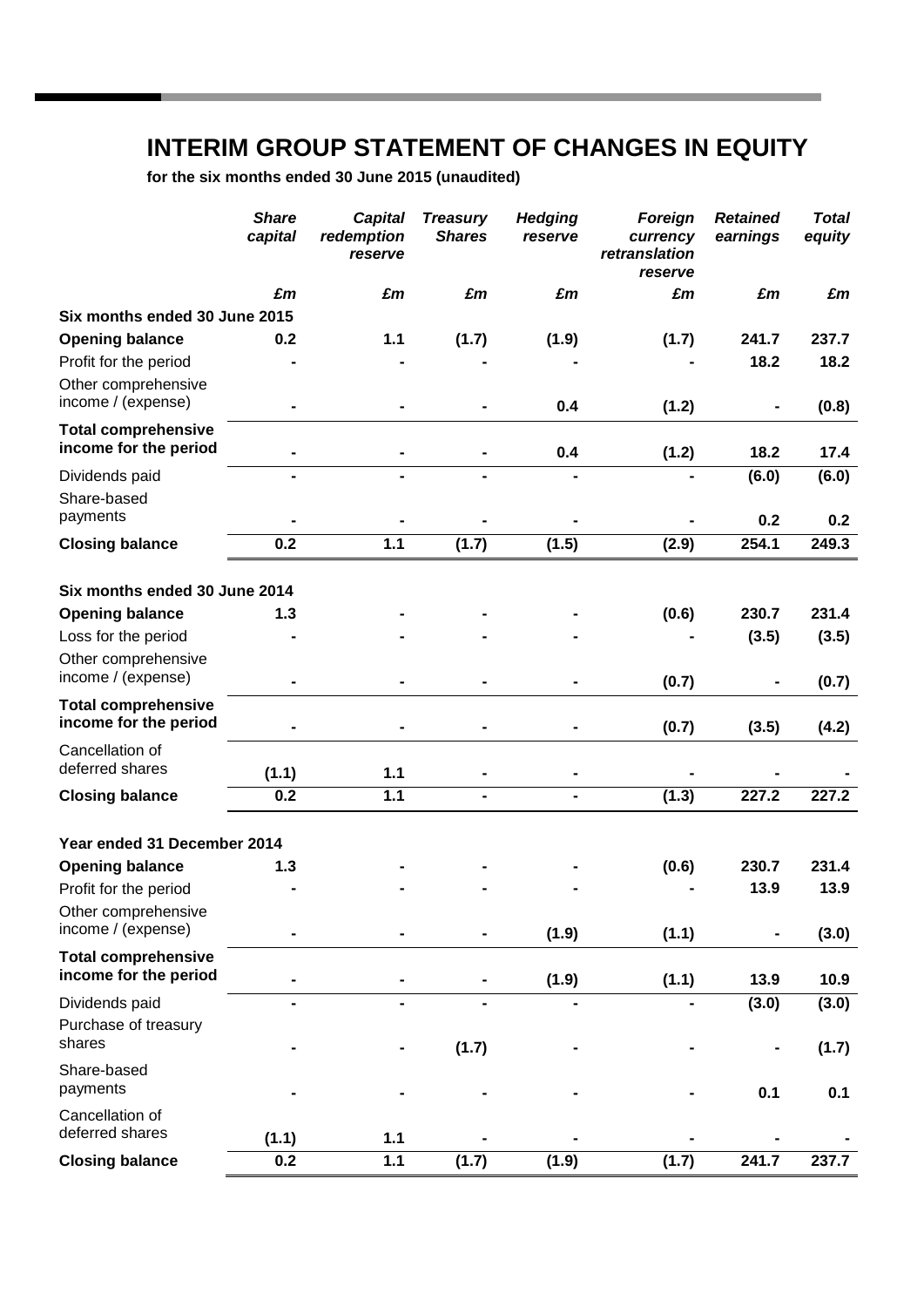## **INTERIM GROUP CASH FLOW STATEMENT**

**for the six months ended 30 June 2015 (unaudited)**

| Year ended<br>31 December<br>2014 |                                                         | Half year to<br>30 June<br>2015 | Half year to<br>30 June<br>2014 |
|-----------------------------------|---------------------------------------------------------|---------------------------------|---------------------------------|
| £m                                |                                                         | £m                              | £m                              |
|                                   | <b>Operating activities</b>                             |                                 |                                 |
| 16.9                              | Profit / (loss) for the year before tax                 | 23.2                            | (4.6)                           |
| 17.3                              | Add back net financing costs                            | 2.4                             | 14.9                            |
|                                   |                                                         |                                 |                                 |
| 34.2                              | <b>Operating profit</b>                                 | 25.6                            | 10.3                            |
|                                   | Adjusted for non cash items:                            |                                 |                                 |
| (0.1)                             | Gain on disposal of property, plant and equipment       | (0.1)                           | (0.1)                           |
| 12.2                              | Operating exceptional items - net expense recognised    |                                 | 12.4                            |
| (12.5)                            | - cash paid                                             |                                 | (8.9)                           |
| 14.5                              | Depreciation                                            | 7.4                             | 7.3                             |
|                                   |                                                         |                                 |                                 |
| 48.3                              | Operating cash flow before movement in working capital  | 32.9                            | 21.0                            |
|                                   | Movement in working capital:                            |                                 |                                 |
| (0.2)                             | Receivables                                             | (11.4)                          | (4.7)                           |
| 4.0                               | Payables                                                | (3.6)                           | (4.9)                           |
| (1.5)                             | Inventories                                             | (0.1)                           | (2.5)                           |
|                                   |                                                         |                                 |                                 |
| 50.6                              | Cash generated from operations                          | 17.8                            | 8.9                             |
| (3.7)                             | Income tax paid                                         | (1.9)                           | (2.4)                           |
| 46.9                              | Net cash flows from operating activities                | 15.9                            | 6.5                             |
|                                   |                                                         |                                 |                                 |
|                                   | <b>Investing Activities</b>                             |                                 |                                 |
| 0.2                               | Interest received                                       | 0.1                             | 0.2                             |
| 0.2                               | Proceeds from disposal of property, plant and equipment | 0.1                             | 0.1                             |
| (0.3)                             | Acquisition of new business                             | (5.2)                           |                                 |
| (15.1)                            | Purchase of property, plant and equipment               | (9.3)                           | (7.3)                           |
| (15.0)                            | Net cash flow used in investing activities              | (14.3)                          | (7.0)                           |
|                                   | <b>Financing activities</b>                             |                                 |                                 |
| 120.0                             | New bank loan                                           |                                 | 120.0                           |
| (150.0)                           | <b>Repayment of Senior Secured Notes</b>                |                                 | (150.0)                         |
| (1.7)                             | Purchase of own shares                                  |                                 |                                 |
| (10.6)                            | Interest paid                                           | (2.3)                           | (8.0)                           |
| (3.0)                             | Dividend paid                                           | (6.0)                           |                                 |
| (9.4)                             | Refinancing costs                                       |                                 | (9.3)                           |
| (54.7)                            | Net cash flows from financing activities                | (8.3)                           | (47.3)                          |
|                                   |                                                         |                                 |                                 |
| (22.8)                            | Net decrease in cash and cash equivalents               | (6.7)                           | (47.8)                          |
| 65.9                              | Cash and cash equivalents - opening balance             | 43.1                            | 65.9                            |
|                                   |                                                         |                                 |                                 |
| 43.1                              | Cash and cash equivalents - closing balance             | 36.4                            | 18.1                            |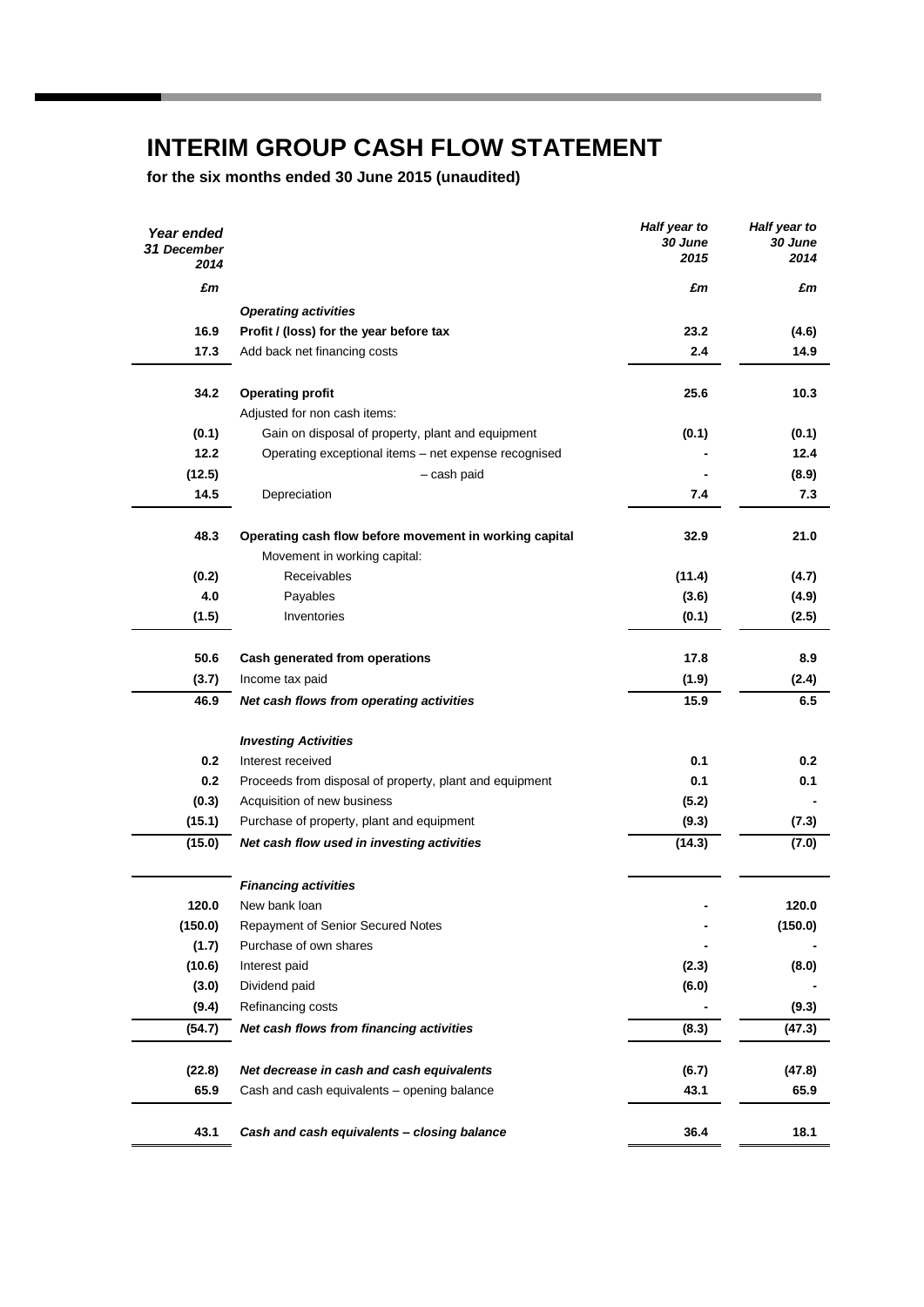**at 30 June 2015**

## **1. Basis of preparation**

Polypipe Group plc is incorporated in the UK. The condensed interim financial statements have been prepared in accordance with the Disclosure and Transparency rules of the Financial Conduct Authority and IAS 34 "Interim Financial Reporting (as adopted by the EU)".

As required by the Disclosure and Transparency rules of the Financial Conduct Authority, the interim financial statements have been prepared applying the accounting policies and presentation that were applied in the preparation of the company's published consolidated financial statements for the year ended 31 December 2014. These statements do not include all the information required for full annual financial statements and should be read in conjunction with the full annual report for the year ended 31 December 2014.

The comparative figures for the financial year ended 31 December 2014 are not the company's statutory accounts for that financial year. Those accounts have been reported on by the company's auditors and delivered to the Registrar of Companies. The report of the auditors was (i) unqualified, (ii) did not include a reference to any matters to which the auditors drew attention by way of emphasis without qualifying their report, and (iii) did not contain a statement under Section 498 (2) or (3) of the Companies Act 2006.

There are no accounting standards or interpretations that have become effective in the current reporting period which have had a material effect on the net assets, results and disclosures of the Group. The Group has not early adopted any other standard, interpretation or amendment that has been issued that is not yet effective.

The financial statements are prepared on a going concern basis. This is considered appropriate given that the company and its subsidiaries have adequate resources to continue in operational existence for the foreseeable future.

There have been no significant related party transactions in the period to 30 June 2015.

## *2.* **Financial risks, estimates, assumptions and judgements**

The preparation of the condensed consolidated interim financial statements requires management to make judgements, estimates and assumptions that affect the application of accounting policies and the reported amounts of assets and liabilities, income and expenses. Actual results may differ from estimates.

In preparing these condensed consolidated interim financial statements, the significant judgements made by management in applying the group's accounting policies and the key sources of estimation uncertainty were the same as those that applied to the consolidated financial statements as at and for the year ended 31 December 2014.

## **3. Segment information**

The group has three reporting segments - Residential Piping Systems (all UK by origin), Commercial and Infrastructure Piping Systems – UK and Commercial and Infrastructure Piping Systems – Mainland Europe. Several operating segments that have similar economic characteristics have been aggregated into these three reporting segments.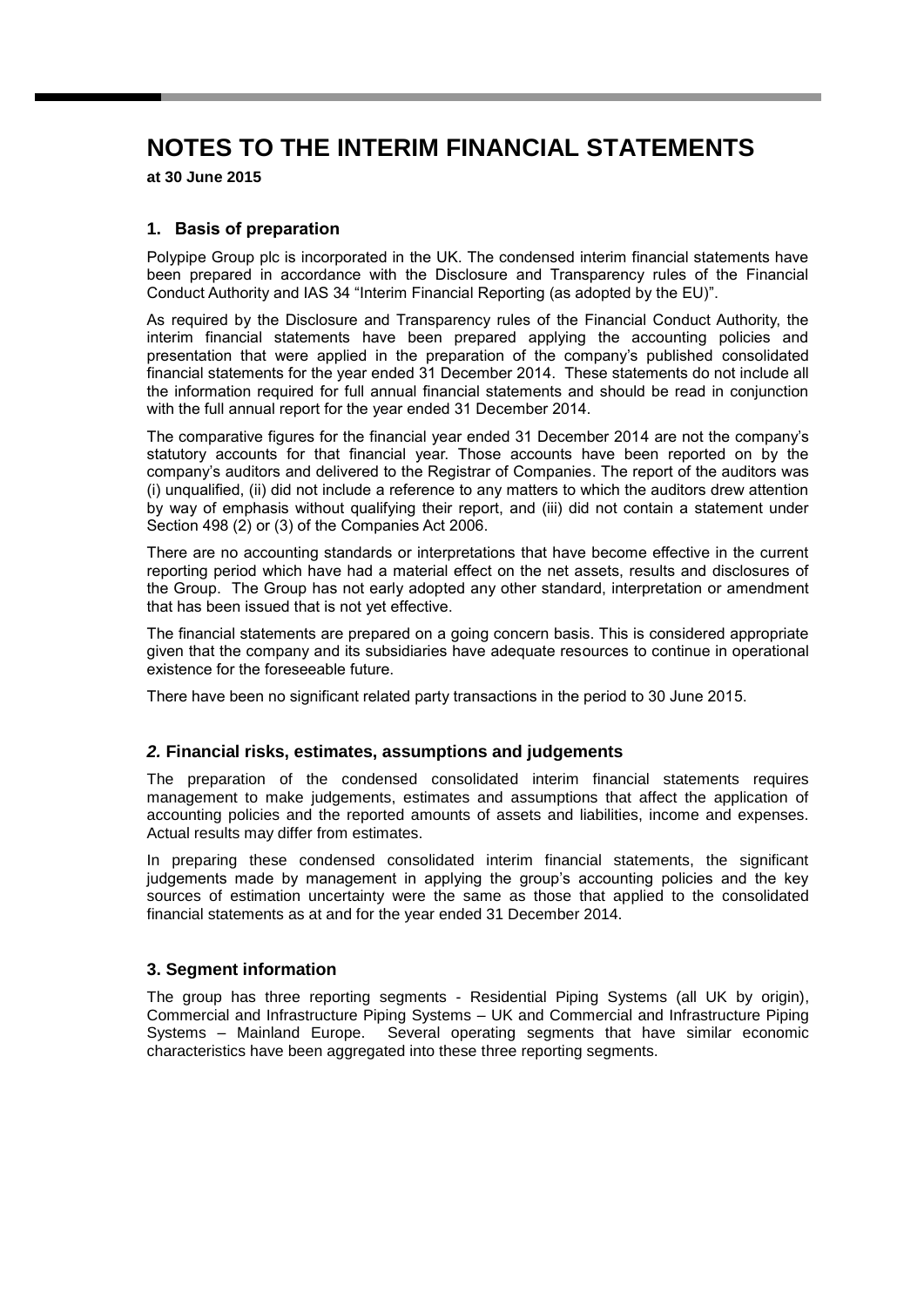**at 30 June 2015**

|                | <b>Year ended 31 December</b><br>2014 |                                                                           | Half year to 30 June 2015 |                                   | Half year to 30 June 2014 |                                   |
|----------------|---------------------------------------|---------------------------------------------------------------------------|---------------------------|-----------------------------------|---------------------------|-----------------------------------|
| <b>Revenue</b> | <b>Operating</b><br><b>Profit</b>     |                                                                           | <b>Revenue</b>            | <b>Operating</b><br><b>Profit</b> | Revenue                   | <b>Operating</b><br><b>Profit</b> |
| £m             | £m                                    |                                                                           | £m                        | £m                                | £m                        | £m                                |
| 173.3          | 28.4                                  | <b>Residential Piping</b><br><b>Systems</b>                               | 90.2                      | 15.4                              | 86.8                      | 13.2                              |
|                |                                       | <b>Commercial &amp;</b><br><b>Infrastructure Piping</b><br><b>Systems</b> |                           |                                   |                           |                                   |
| 111.1          | 17.0                                  | - UK                                                                      | 59.1                      | 9.3                               | 56.4                      | 8.6                               |
| 53.9           | 0.9                                   | - Mainland Europe                                                         | 26.5                      | 0.9                               | 30.6                      | 0.9                               |
| 165.0          | 17.9                                  |                                                                           | 85.6                      | 10.2                              | 87.0                      | 9.5                               |
| (11.3)         | ۰.                                    | Inter segment sales                                                       | (5.4)                     |                                   | (5.6)                     |                                   |
| 327.0          | 46.3                                  | <b>Group Revenue /</b><br><b>Operating Profit</b>                         | 170.4                     | 25.6                              | 168.2                     | 22.7                              |
|                |                                       | Operating exceptional                                                     |                           |                                   |                           |                                   |
|                | (12.1)                                | items                                                                     |                           |                                   |                           | (12.4)                            |
|                | (17.3)                                | Net finance costs                                                         |                           | (2.4)                             |                           | (14.9)                            |
|                | 16.9                                  | Profit / (loss) before<br>taxation                                        |                           | 23.2                              |                           | (4.6)                             |

Given stable market conditions, our revenues have historically been broadly similar between the first and second halves of the year.

Revenue by geographical market:

| Year ended<br>31 December<br>2014 |                        | Half year to<br>30 June<br>2015 | Half year to<br>30 June<br>2014 |
|-----------------------------------|------------------------|---------------------------------|---------------------------------|
| £m                                |                        | £m                              | £m                              |
| 253.3                             | UK.                    | 131.5                           | 126.5                           |
| 56.9                              | <b>Mainland Europe</b> | 28.5                            | 31.9                            |
| 16.8                              | <b>Rest of World</b>   | 10.4                            | 9.8                             |
| 327.0                             | Total                  | 170.4                           | 168.2                           |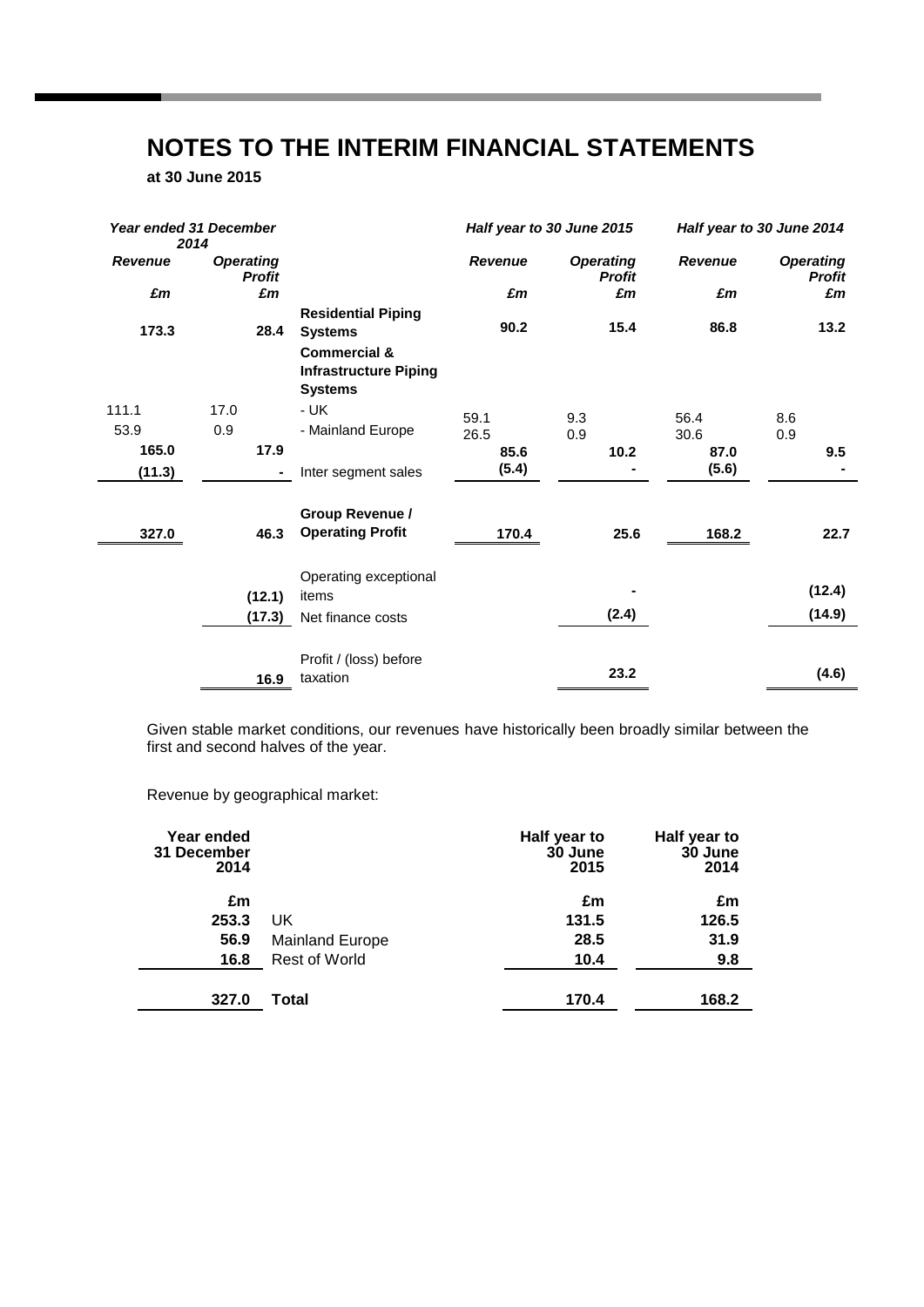**at 30 June 2015**

## **4. Operating exceptional items**

| Year ended<br>31 December<br>2014<br>£m |                                | Half year to<br>30 June<br>2015<br>£m | Half year to<br>30 June<br>2014<br>£m |
|-----------------------------------------|--------------------------------|---------------------------------------|---------------------------------------|
| 12.2                                    | Listing costs                  | $\blacksquare$                        | 12.4                                  |
| (0.1)                                   | Profit on sale of fixed assets | $\blacksquare$                        | (0.1)                                 |
| $\blacksquare$                          | Other                          | -                                     | 0.1                                   |
| 12.1                                    |                                | -                                     | 12.4                                  |

## **5. Finance revenue / costs**

| Year ended<br>31 December<br>2014 |                                  | Half year to<br>30 June<br>2015 | Half year to<br>30 June<br>2014 |
|-----------------------------------|----------------------------------|---------------------------------|---------------------------------|
| £m                                |                                  | £m                              | £m                              |
| 0.2                               | Bank interest income             | 0.1                             | 0.2                             |
| 0.2                               | <b>Finance revenue</b>           | 0.1                             | 0.2                             |
|                                   |                                  |                                 |                                 |
| 5.5                               | Interest on Senior Secured Notes |                                 | 5.9                             |
| 2.4                               | Interest on Bank Loan            | 2.1                             |                                 |
| 0.4                               | Other finance charges            | 0.2                             | 0.2 <sub>0</sub>                |
| 0.6                               | Debt issue cost amortisation     | 0.2                             | 0.4                             |
| 8.9                               | <b>Finance costs</b>             | 2.5                             | 6.5                             |
|                                   |                                  |                                 |                                 |
|                                   | Senior Secured Notes early       |                                 |                                 |
| 7.2                               | settlement fee                   |                                 | 7.2                             |
|                                   | Write off of unamortised debt    |                                 |                                 |
| 1.4                               | issue costs                      |                                 | 1.4                             |
|                                   |                                  |                                 |                                 |
| 8.6                               | <b>Exceptional finance costs</b> |                                 | 8.6                             |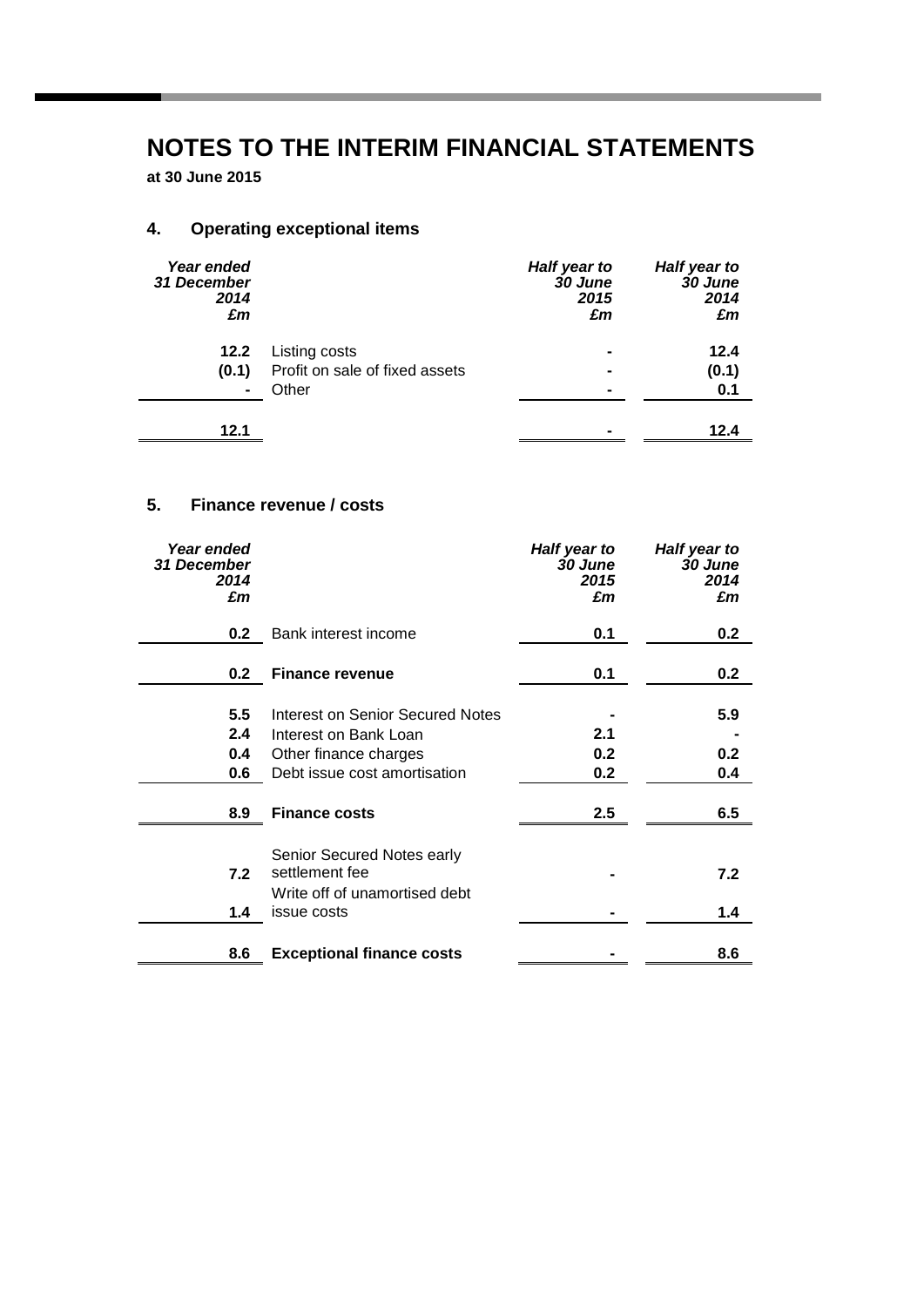**at 30 June 2015**

## **6. Taxation**

Tax has been provided on the profit before taxation, at the estimated effective rate for the full year of 21.7% (2014: 23.9%).

## **7. Earnings per share**

The following income and share data have been used in the basic and diluted earnings per share computations:

| Year ended<br>31 December<br>2014<br>£m              |                                                                         | Half year to<br><b>30 June</b><br>2015<br>£m | Half year to<br>30 June<br>2014<br>£m |
|------------------------------------------------------|-------------------------------------------------------------------------|----------------------------------------------|---------------------------------------|
|                                                      | Profit / (loss) for the period<br>attributable to equity holders of the |                                              |                                       |
| 13.9                                                 | parent                                                                  | 18.2                                         | (3.5)                                 |
| 32.2                                                 | Adjusted profit for the period                                          | 18.2                                         | 14.1                                  |
|                                                      | Weighted average number of<br>ordinary shares for the purpose of        |                                              |                                       |
| 199,853,984                                          | basic earnings per share                                                | 199,260,681                                  | 199,999,862                           |
| 111,897                                              | Share options                                                           | 422,263                                      |                                       |
|                                                      | Weighted average number of                                              |                                              |                                       |
| 199,965,881                                          | ordinary shares for the purpose of<br>diluted earnings per share        | 199,682,944                                  | 199,999,862                           |
| 6.96 pence                                           | Basic earnings per ordinary share                                       | 9.13 pence                                   | $(1.75)$ pence                        |
| Diluted earnings per ordinary<br>6.95 pence<br>share | 9.11 pence                                                              | $(1.75)$ pence                               |                                       |
|                                                      | Adjusted basic earnings per                                             |                                              |                                       |
| <b>16.11 pence</b>                                   | ordinary share<br>Adjusted diluted earnings per                         | 9.13 pence                                   | <b>7.05 pence</b>                     |
| <b>16.10 pence</b>                                   | ordinary share                                                          | 9.11 pence                                   | 7.05 pence                            |

Adjusted profit is derived below and is defined as the result of the period, excluding the impact of exceptional operating items and exceptional finance costs. The directors consider that this measure gives a better and more consistent indication of the Group's underlying performance.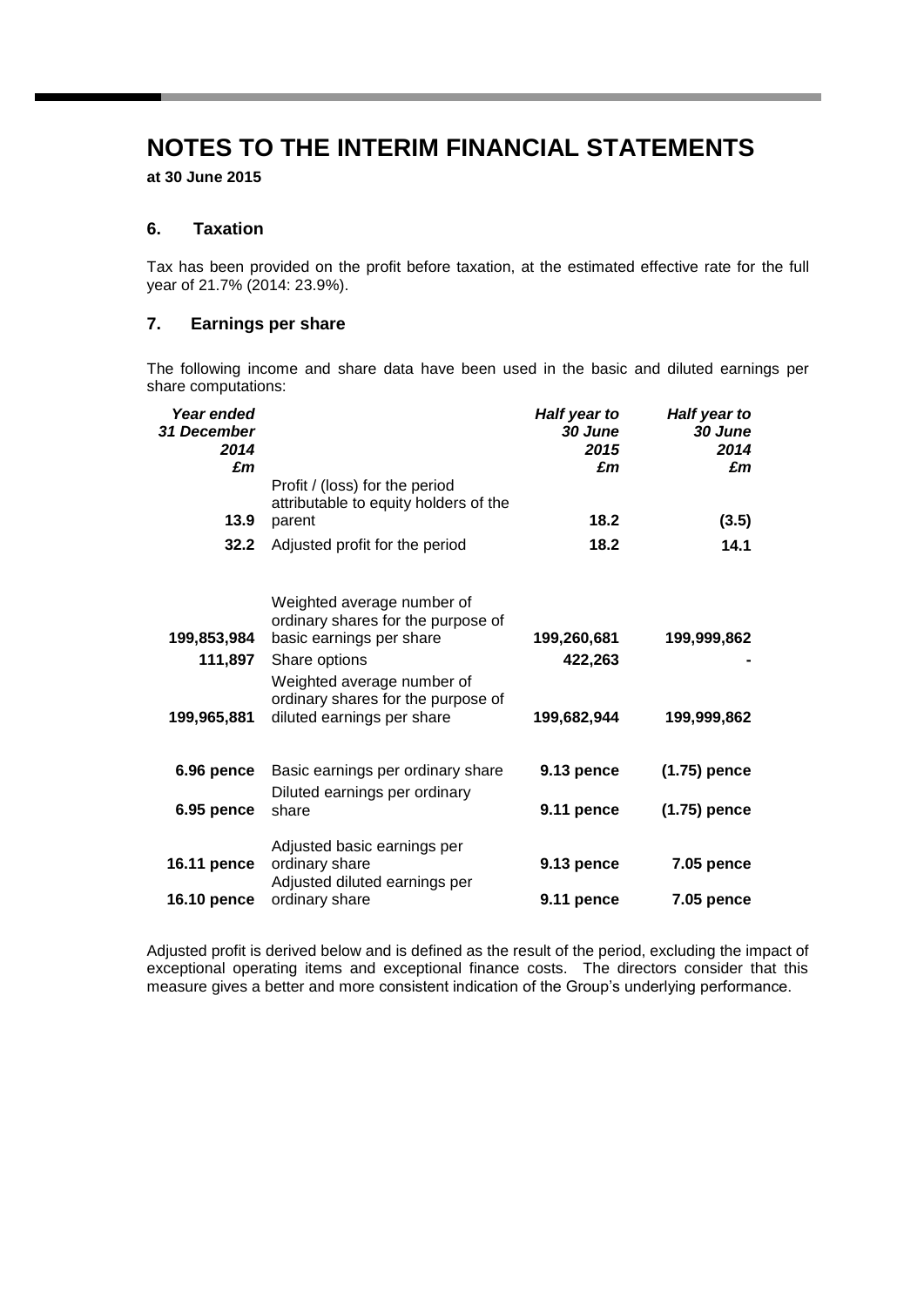**at 30 June 2015**

| Year ended<br>31 December<br>2014<br>£m |                                                                       | <b>Half year</b><br>to 30 June<br>2015<br>£m | <b>Half year</b><br>to 30<br><b>June 2014</b><br>£m |
|-----------------------------------------|-----------------------------------------------------------------------|----------------------------------------------|-----------------------------------------------------|
| 46.3                                    | Operating profit for the period before<br>operating exceptional items | 25.6                                         | 22.7                                                |
| (8.7)                                   | Net finance costs (excluding<br>exceptional finance costs)            | (2.4)                                        | (6.3)                                               |
| 37.6<br>(5.4)                           | Taxation at underlying tax rate                                       | 23.2<br>(5.0)                                | 16.4<br>(2.3)                                       |
| 32.2                                    | Adjusted profit for the period                                        | 18.2                                         | 14.1                                                |

### **8. Dividends**

The directors have proposed an interim dividend for the current year of £4.6m which equates to 2.3p per share.

## **9. Analysis of net debt**

| Year ended<br><b>31 December</b><br>2014<br>£m |                                                                                                                                                                                    | Half year to<br>30 June<br>2015<br>£m | Half year to<br>30 June<br>2014<br>£m |
|------------------------------------------------|------------------------------------------------------------------------------------------------------------------------------------------------------------------------------------|---------------------------------------|---------------------------------------|
| 43.1                                           | Cash and cash equivalents<br>Other financial assets                                                                                                                                | 36.4                                  | 18.1<br>0.4                           |
| (120.0)<br>2.0<br>(118.0)<br>(2.6)             | Interest bearing loans and<br>borrowings due after more than<br>one year<br>- Bank loans<br>- Accrued interest<br>- Unamortised debt issuance costs<br>Other financial liabilities | (120.0)<br>1.7<br>(118.3)<br>(1.9)    | (120.0)<br>(0.5)<br>2.1<br>(118.4)    |
| (77.5)                                         | Net debt                                                                                                                                                                           | (83.8)                                | (99.9)                                |

The Group's net debt is defined as cash and cash equivalents, other financial assets, loans and borrowings and other financial liabilities.

## **10. Financial instruments**

## *Fair value of financial instruments*

The book value of trade and other receivables, trade and other payables, cash balances, bank loans and other liabilities equates to fair value.

The table below sets out the group's accounting classification of its other financial assets and liabilities and their fair values and carrying values.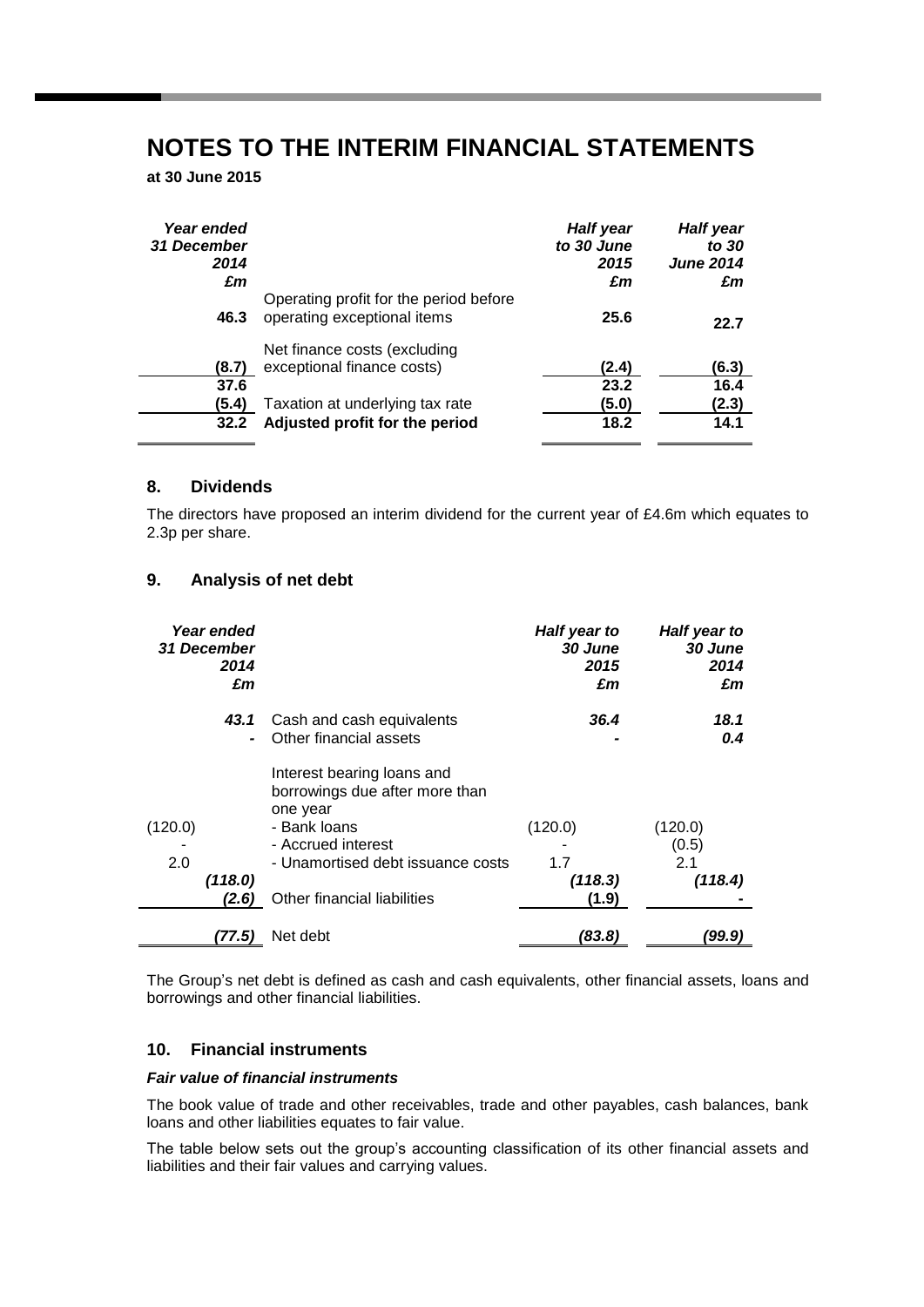**at 30 June 2015**

|                                                           | Carrying<br>value | <b>Fair value</b> |
|-----------------------------------------------------------|-------------------|-------------------|
|                                                           | £m                | £m                |
| Foreign currency derivative contracts                     | (0.1)             | (0.1)             |
| Interest rate swap                                        | (1.8)             | (1.8)             |
| Interest bearing loans and borrowings due after more than |                   |                   |
| one year                                                  | (118.3)           | (118.3)           |
| Total at 30 June 2015                                     | (120.2)           | (120.2)           |

|                                                           | Carrying<br>value | <b>Fair value</b> |
|-----------------------------------------------------------|-------------------|-------------------|
|                                                           | £m                | £m                |
| Foreign currency derivative contracts                     | 0.3               | 0.3               |
| Interest rate swap                                        | 0.1               | 0.1               |
| Interest bearing loans and borrowings due after more than |                   |                   |
| one year                                                  | (118.4)           | (118.4)           |
| Total at 30 June 2014                                     | (118.0)           | (118.0)           |

|                                                           | Carrying<br>value | <b>Fair value</b> |
|-----------------------------------------------------------|-------------------|-------------------|
|                                                           | £m                | £m                |
| Foreign currency derivative contracts                     | (0.2)             | (0.2)             |
| Interest rate swap                                        | (2.4)             | (2.4)             |
| Interest bearing loans and borrowings due after more than |                   |                   |
| one year                                                  | (118.0)           | (118.0)           |
| Total at 31 December 2014                                 | (120.6)           | (120.6)           |

In respect of the £120m five year term bank loan on which interest is payable at variable LIBOR plus a margin, the Group entered into an interest rate swap on 16<sup>th</sup> April 2014 with interest payable at a fixed rate of 2.21% (excluding margin) for the following notional amounts:

| Year ended 31 December | <b>Notional amount</b><br>£m |
|------------------------|------------------------------|
| 2015                   | 48.0                         |
| 2016                   | 60.0                         |
| 2017                   | $70.2 - 72.0$                |
| 2018                   | $66.6 - 68.4$                |
| To March 2019          | 64.8                         |

The fair value of the interest rate swap was determined by reference to market values. Forward currency exchange contracts fair value was determined using quoted forward exchange rates matching the maturities of the contracts.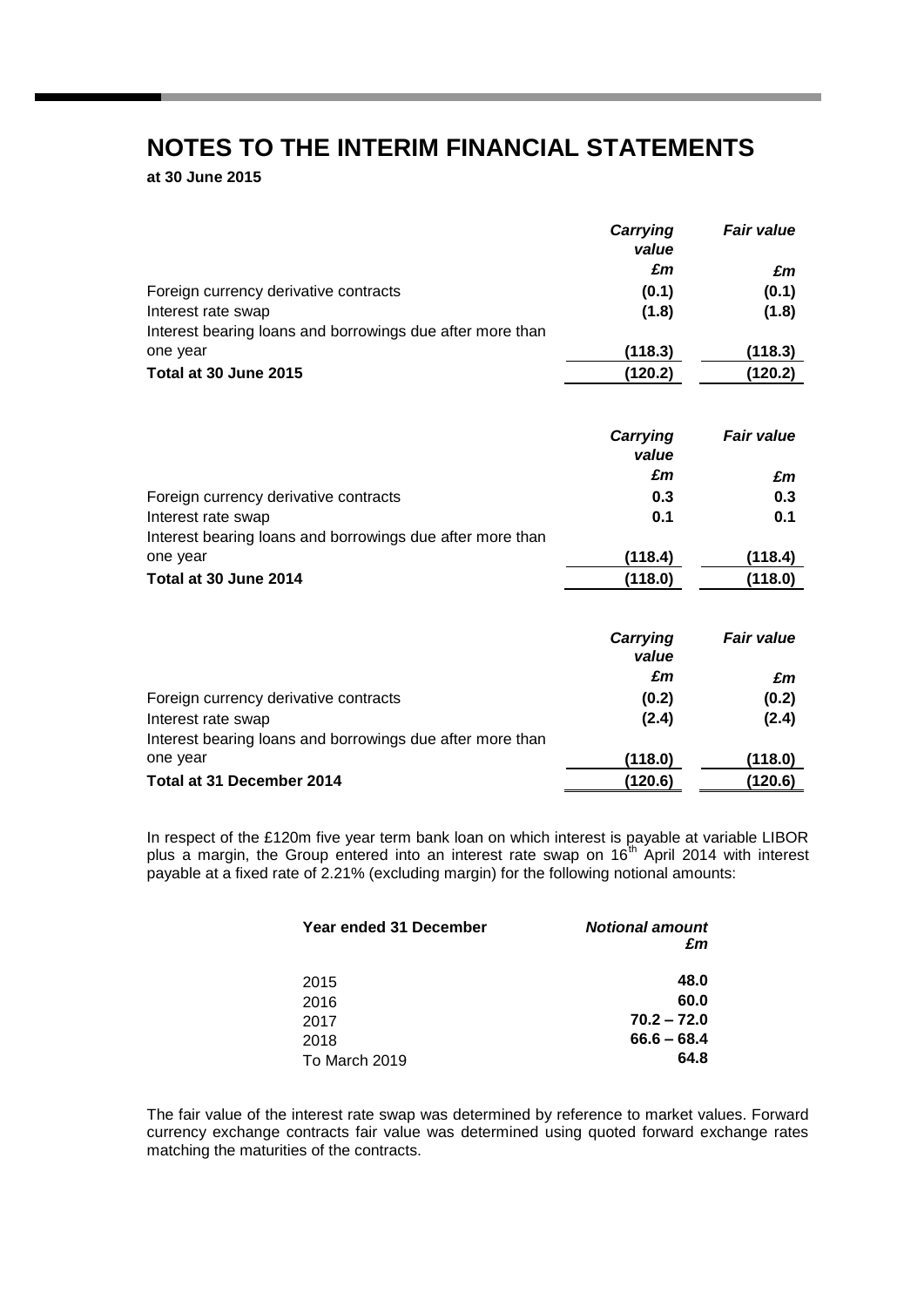**at 30 June 2015**

## *Fair value hierarchy*

The Group uses the following hierarchy for determining and disclosing the fair value of financial instruments by valuation technique:

Level 1:quoted (unadjusted) prices in active markets for identical assets or liabilities;

Level 2:other techniques for which all inputs which have a significant effect on the recorded fair value are observable, either directly or indirectly; and

Level 3:techniques which use inputs which have a significant effect on the recorder fair value that are not based on observable market data.

The fair values disclosed above all relate to items categorised as Level 2.

There have been no transfers in any direction in the period.

## **11. Acquisitions**

On 30 January 2015 the Group acquired 100% of the share capital of Surestop Limited, a company which manufactures and supplies a range of patented water mains switch-off devices. The cash consideration of £6.0 million included a payment for £0.8 million net cash at completion. Surestop's pre acquisition revenue and operating profit for the year 31 December 2014 was £2.1 million and £0.7 million respectively. The purchase price is in the process of being allocated in accordance with IFRS 3. As a result the initial accounting for the acquisition is currently incomplete, so a fair value table of the identifiable assets and liabilities has not been presented.

## **12. Subsequent Events**

On 18 August the Group acquired Nu-Oval Acquisitions 1 Limited ("Nuaire") for a cash consideration of £145 million on a debt and cash-free basis (the "Acquisition"). The Acquisition was financed using a combination of existing cash from the balance sheet and debt. Also on 18 August 2015 the existing bank term loan of £120m was repaid and the revolving credit facility was increased to £300m, this increased revolving credit facility substantially expires in August 2020. Further details of this Acquisition and refinancing is set out in the press release "Polypipe Acquisition of Nuaire" which can be found on the Group's website [www.polypipe.com](http://www.polypipe.com/) under the "news and events" tab.